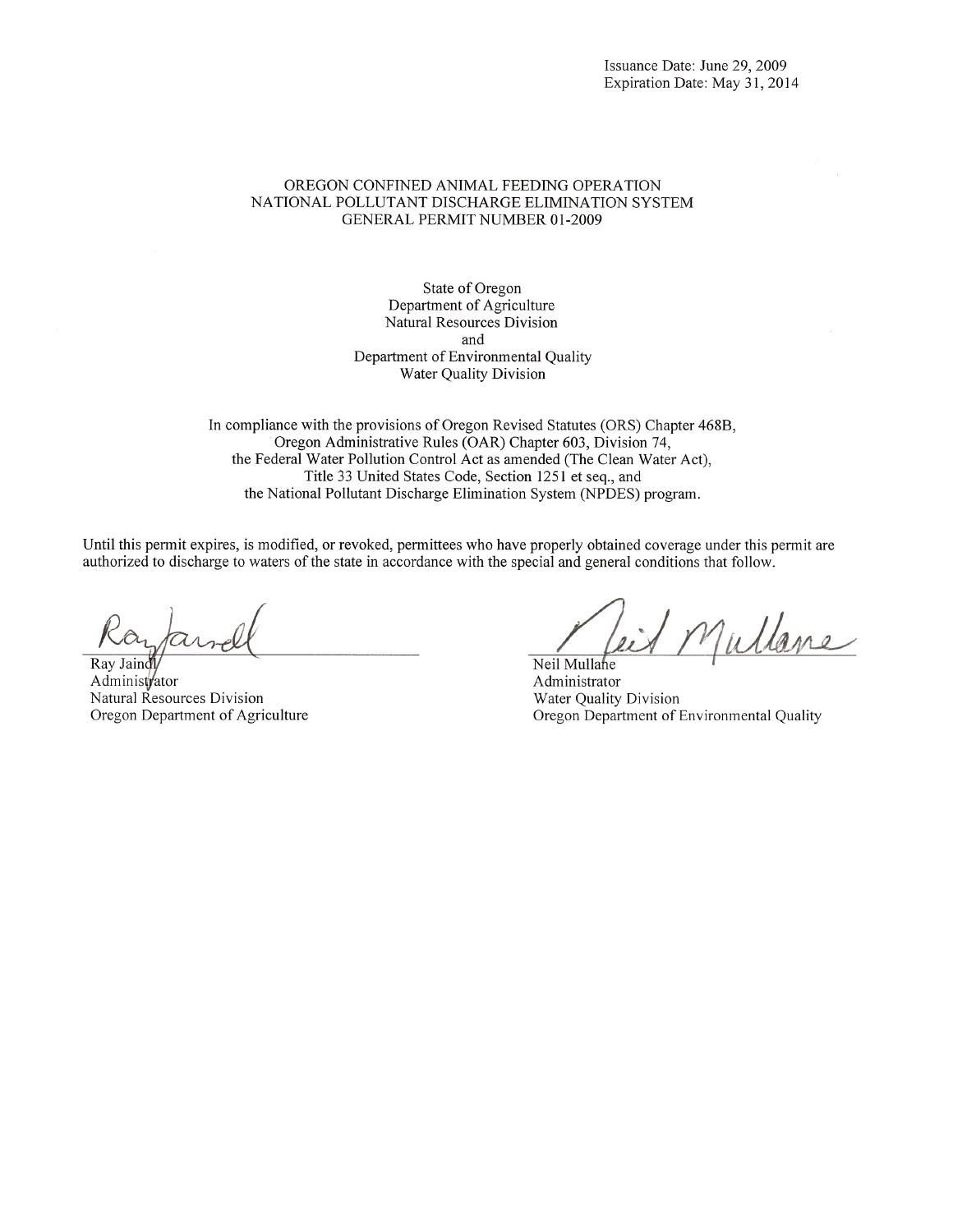# **TABLE OF CONTENTS**

| S1.            |                    |                                                                                               |  |  |
|----------------|--------------------|-----------------------------------------------------------------------------------------------|--|--|
|                | S1.A.              |                                                                                               |  |  |
|                | S1.B.              |                                                                                               |  |  |
|                | S1.C.              |                                                                                               |  |  |
|                | S1.D.              |                                                                                               |  |  |
|                | S1.E.              |                                                                                               |  |  |
|                | S1.F.              |                                                                                               |  |  |
|                | S1.G.              |                                                                                               |  |  |
|                | S1.H.              |                                                                                               |  |  |
| S2.            |                    |                                                                                               |  |  |
|                | S2.A.              |                                                                                               |  |  |
|                | S2.B.              |                                                                                               |  |  |
|                | S2.C.              |                                                                                               |  |  |
|                | S2.D.              | Direct Access by Animals to Surface Waters of the State in the Production Area Prohibited  10 |  |  |
|                | S2.E.              |                                                                                               |  |  |
|                | S2.F.              |                                                                                               |  |  |
|                | S <sub>2</sub> .G. |                                                                                               |  |  |
|                | S2.H.              |                                                                                               |  |  |
|                | S2.I.              |                                                                                               |  |  |
|                | S2.J.              |                                                                                               |  |  |
|                | S2.K.              |                                                                                               |  |  |
|                | S2.L.              |                                                                                               |  |  |
| S3.            |                    |                                                                                               |  |  |
|                | S3.A.              |                                                                                               |  |  |
|                | S3.B.              |                                                                                               |  |  |
|                | S3.C.              |                                                                                               |  |  |
|                |                    |                                                                                               |  |  |
| S4.            |                    | MONITORING, INSPECTION, RECORDKEEPING, AND REPORTING REQUIREMENTS 16                          |  |  |
|                | S4.A.              |                                                                                               |  |  |
|                | S4.B.              |                                                                                               |  |  |
|                | S4.C.              |                                                                                               |  |  |
|                | S4.D.              |                                                                                               |  |  |
|                | S4.E.              |                                                                                               |  |  |
|                |                    | <b>GENERAL CONDITIONS</b>                                                                     |  |  |
| G1.            |                    |                                                                                               |  |  |
| G2.            |                    |                                                                                               |  |  |
| G <sub>3</sub> |                    | Duty to comply $[40 \text{ CFR } 8122 \, 41(a)]$ 21                                           |  |  |

| G3. |  |
|-----|--|
| G4. |  |
| G5. |  |
| G6. |  |
| G7. |  |
| G8. |  |
| G9. |  |
|     |  |
|     |  |
|     |  |
|     |  |
|     |  |
|     |  |
|     |  |
|     |  |
|     |  |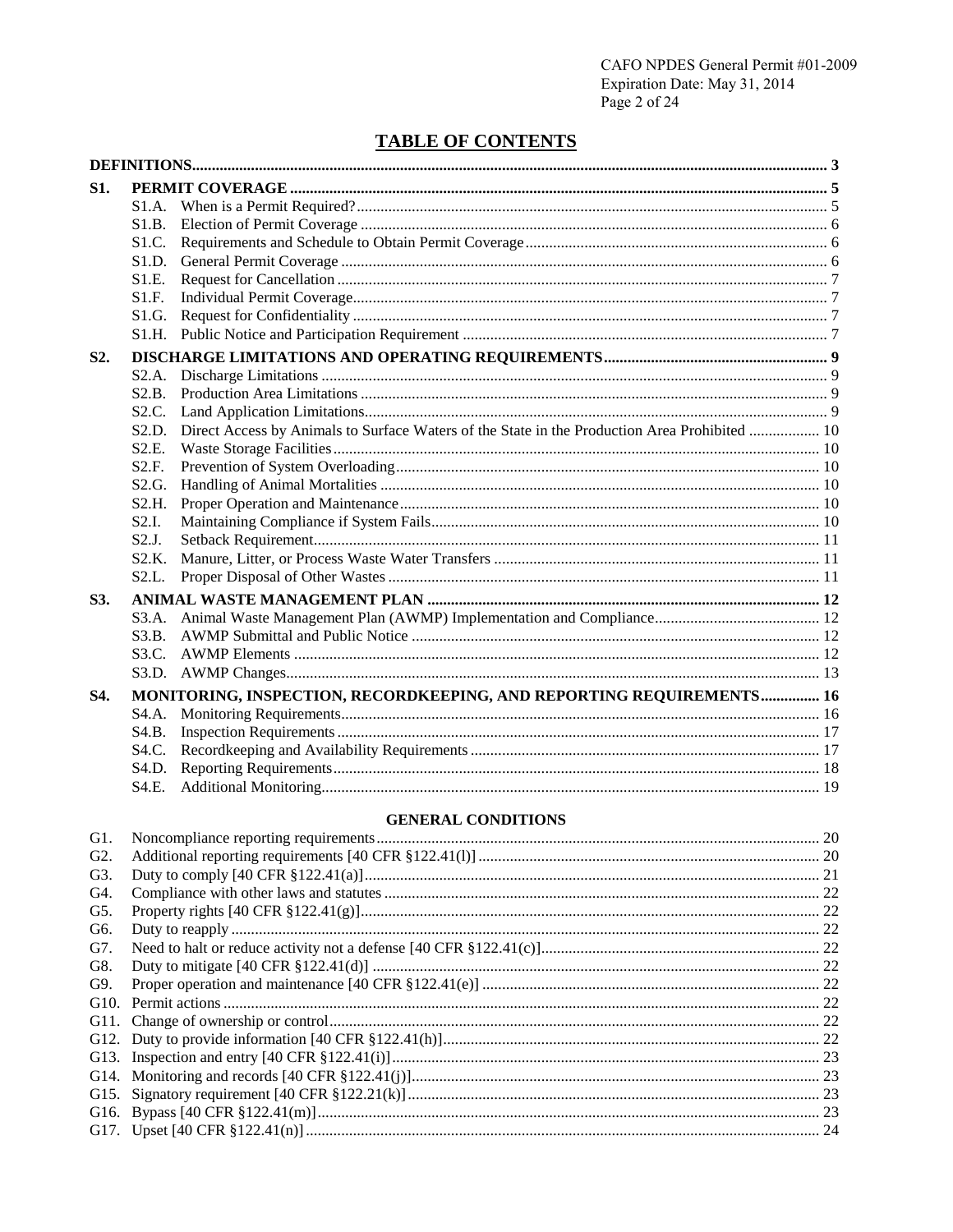## **DEFINITIONS**

- 1. "25-year, 24-hour rainfall event" means an event with a probable recurrence interval of once in twenty-five (25) years as defined by the National Weather Service in Technical Paper Number 40, "Rainfall Frequency Atlas of the United States," May 1961, or equivalent regional or state rainfall probability information developed from this source.
- 2. "40 CFR" means Title 40 of the Code of Federal Regulations (2008).
- 3. "Animal waste management plan" or "AWMP" means a written document containing the minimum elements necessary to manage manure, litter, and process waste water from operations covered by this permit in accordance with the terms and conditions of this permit. See S3.C, p. 12, for specific plan elements.
- 4. "CAFO" or "Confined animal feeding operation" as defined in [OAR 603-074-0010\(3\)](http://arcweb.sos.state.or.us/rules/OARS_600/OAR_603/603_074.html) and [OAR 340-051-0010\(2\)](http://arcweb.sos.state.or.us/rules/OARs_300/OAR_340/340_051.html) means:
	- (a) The concentrated confined feeding or holding of animals or poultry, including but not limited to horse, cattle, sheep, or swine feeding areas, dairy confinement areas, slaughterhouse or shipping terminal holding pens, poultry and egg production facilities and fur farms;
		- (i) In buildings or in pens or lots where the surface has been prepared with concrete, rock or fibrous material to support animals in wet weather; or
		- (ii) That have waste water treatment works; or
		- (iii) That discharge any wastes into waters of the state; or
	- (b) An animal feeding operation that is subject to regulation as a concentrated animal feeding operation pursuant to 40 [CFR §122.23.](http://ecfr.gpoaccess.gov/cgi/t/text/text-idx?c=ecfr&rgn=div5&view=text&node=40:21.0.1.1.12&idno=40#40:21.0.1.1.12.2.6.3)
- 5. "Director" means the directors of the State of Oregon Department of Environmental Quality and Department of Agriculture or their authorized designee(s).
- 6. "Discharge" when used without qualification means the "discharge of a pollutant." "Discharge of a pollutant" is defined a[t 40 CFR §122.2.](http://ecfr.gpoaccess.gov/cgi/t/text/text-idx?c=ecfr&rgn=div5&view=text&node=40:21.0.1.1.12&idno=40)
- 7. "Frozen soil" means soil that has a soil temperature of  $32^{\circ}$  F (or  $0^{\circ}$  C) or less in any three (3) continuous inches of the top twelve (12) inches of soil.
- 8. "Groundwater" means water in a saturated zone or stratum beneath the surface of land or below a surface water body.
- 9. "Manure" means manure or other material (e.g., bedding, compost, litter, feed waste, silage leachate, raw materials such as feed or silage) that comes into contact with manure.
- 10. "Medium confined animal feeding operation" means a confined animal feeding operation that meets the animal numbers specified in any of the following categories. A state medium confined animal feeding operation is only required to apply for this permit if it confines for more than four (4) months and has a waste water control facility or disposal system for wet *or* dry wastes. (See *Table 1: CAFOs Requiring Permit Coverage.*)
	- (a) 200 to 699 mature dairy cattle, whether milked or dry;
	- (b) 300 to 999 veal calves;
	- (c) 300 to 999 cattle other than mature dairy cows or veal calves. Cattle includes but is not limited to heifers, steers, bulls and cow/calf pairs;
	- (d) 750 to 2,499 swine each weighing 55 pounds or more;
	- (e) 3,000 to 9,999 swine each weighing less than 55 pounds;
	- (f) 150 to 499 horses;
	- (g) 3,000 to 9,999 sheep or lambs;
	- (h) 16,500 to 54,999 turkeys;
	- (i) 9,000 to 29,999 laying hens or broilers if the operation uses waste water control facilities for wet waste;
	- (j) 37,500 to 124,999 chickens (other than laying hens), if the operation uses waste water control facilities for wet waste;
	- (k) 25,000 to 81,999 laying hens if the operation does not use waste water control facilities for wet waste;
	- (l) 10,000 to 29,999 ducks if the operation does not use waste water control facilities for wet waste; or
	- (m) 1,500 to 4,999 ducks if the operation uses waste water control facilities for wet waste.
	- (n) For other animal types, ODA will determine the appropriate animal numbers by comparing the operation to the most similar animal type listed above.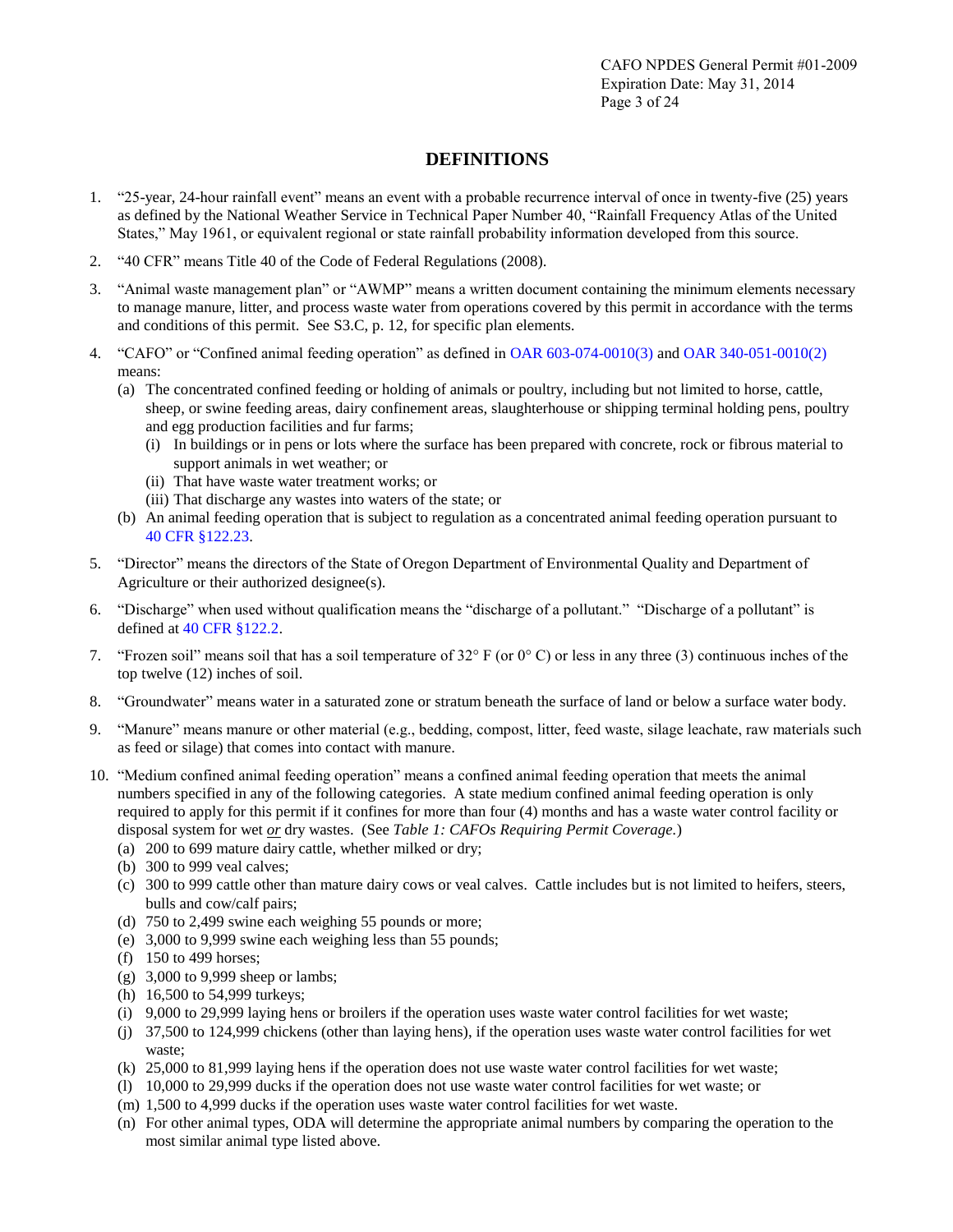- 11. "New source" means any building, structure, facility, or installation from which there is or may be a "discharge of pollutants," the construction of which commenced after April 14, 2003.
- 12. "Overflow" means the discharge of manure or process waste water resulting from the filling of waste water or manure storage structures beyond the point at which no more manure, process waste water, or storm water can be contained by the structure.
- 13. "Person" is defined at [OAR 603-074-0010\(13\).](http://arcweb.sos.state.or.us/rules/OARS_600/OAR_603/603_074.html)
- 14. "Point source" is defined at [40 CFR §122.2.](http://ecfr.gpoaccess.gov/cgi/t/text/text-idx?c=ecfr&rgn=div5&view=text&node=40:21.0.1.1.12&idno=40)
- 15. "Pollutant" is defined at [40 CFR §122.2.](http://ecfr.gpoaccess.gov/cgi/t/text/text-idx?c=ecfr&rgn=div5&view=text&node=40:21.0.1.1.12&idno=40)
- 16. "Pollution" or "water pollution" is defined at [ORS 468B.005\(5\).](http://landru.leg.state.or.us/ors/468b.html)
- 17. "Process waste water" or "process wastes" as defined at [OAR 603-074-0010\(17\)](http://arcweb.sos.state.or.us/rules/OARS_600/OAR_603/603_074.html) and [OAR 340-051-0010\(2\)](http://arcweb.sos.state.or.us/rules/OARs_300/OAR_340/340_051.html) means water directly or indirectly used in the operation of the CAFO for any or all of the following: spillage or overflow from animal or poultry watering systems; washing, cleaning or flushing pens, barns, manure pits, or other CAFO facilities; direct contact swimming, washing, or spray cooling of animals; or dust control. Process waste water or process wastes also includes any water that comes into contact with any raw materials, products, or byproducts including manure, litter, feed, milk, eggs, or bedding.
- 18. "Production area" as defined at [OAR 603-074-0010\(18\)](http://arcweb.sos.state.or.us/rules/OARS_600/OAR_603/603_074.html) and [OAR 340-051-0010\(3\)](http://arcweb.sos.state.or.us/rules/OARs_300/OAR_340/340_051.html) means that part of a CAFO that includes the animal confinement area, the manure storage area, the raw materials storage area, and the waste containment areas. The animal confinement area includes but is not limited to open lots, housed lots, feedlots, confinement houses, stall barns, free stall barns, milkrooms, milking centers, cowyards, barnyards, medication pens, walkers, animal walkways, and stables. The manure storage area includes but is not limited to lagoons, runoff ponds, storage sheds, stockpiles, under house or pit storages, liquid impoundments, static piles, and composting piles. The raw materials storage area includes but is not limited to feed silos, silage bunkers, and bedding materials. The waste containment areas include but are not limited to settling basins, and areas within berms and diversions that separate uncontaminated storm water. Also included in the definition of production area is any egg washing or egg processing facility and any area used in the storage, handling, treatment, or disposal of animal mortalities.
- 19. "Saturated soil" means soil with all available pore space filled that has reached its maximum retentive capacity as defined in "Qualitative Description of Soil Wetness" (Brady, N. and Weil, R., p. 201).
- 20. "Setback" as defined at  $40$  CFR  $\S412.4(b)(1)$  means a specified distance from surface waters or potential conduits to surface waters where manure, litter, and process waste water may not be land applied. Examples of conduits to surface waters include but are not limited to: Open tile line intake structures, sinkholes, and agricultural well heads.
- 21. "Small confined animal feeding operation" means a confined animal feeding operation with animal numbers below the medium confined animal feeding operation levels that is not designated as a small concentrated animal feeding operation. A small confined animal feeding operation is only required to apply for this permit if it confines for more than four (4) months and has a waste water control facility or disposal system for wet wastes. (See *Table 1: CAFOs Requiring Permit Coverage*.)
- 22. "Vegetative buffer" as defined at 40 CFR  $$412.4(b)(2)$  means a narrow, permanent strip of dense perennial vegetation established parallel to the contours of and perpendicular to the dominant slope of the field for the purposes of slowing water runoff, enhancing water infiltration, and minimizing the risk of any potential nutrients or pollutants from leaving the field and reaching surface waters.
- 23. "Wastes" is defined at [ORS 468B.005\(9\).](http://landru.leg.state.or.us/ors/468b.html)
- 24. "Waste storage facilities" means the physical system used for the isolation and retention of process wastes on the confined animal feeding operation until their ultimate utilization.
- 25. "Waste water control facility" means a "disposal system" or "treatment works" defined at [ORS 468B.005\(8\).](http://landru.leg.state.or.us/ors/468b.html)
- 26. "Water" or "waters of the state" is defined at [ORS 468B.005\(10\).](http://landru.leg.state.or.us/ors/468b.html)
- 27. "Waters of the U.S." is defined at [40 CFR §122.2.](http://ecfr.gpoaccess.gov/cgi/t/text/text-idx?c=ecfr&rgn=div5&view=text&node=40:21.0.1.1.12&idno=40#40:21.0.1.1.12.1.6.2)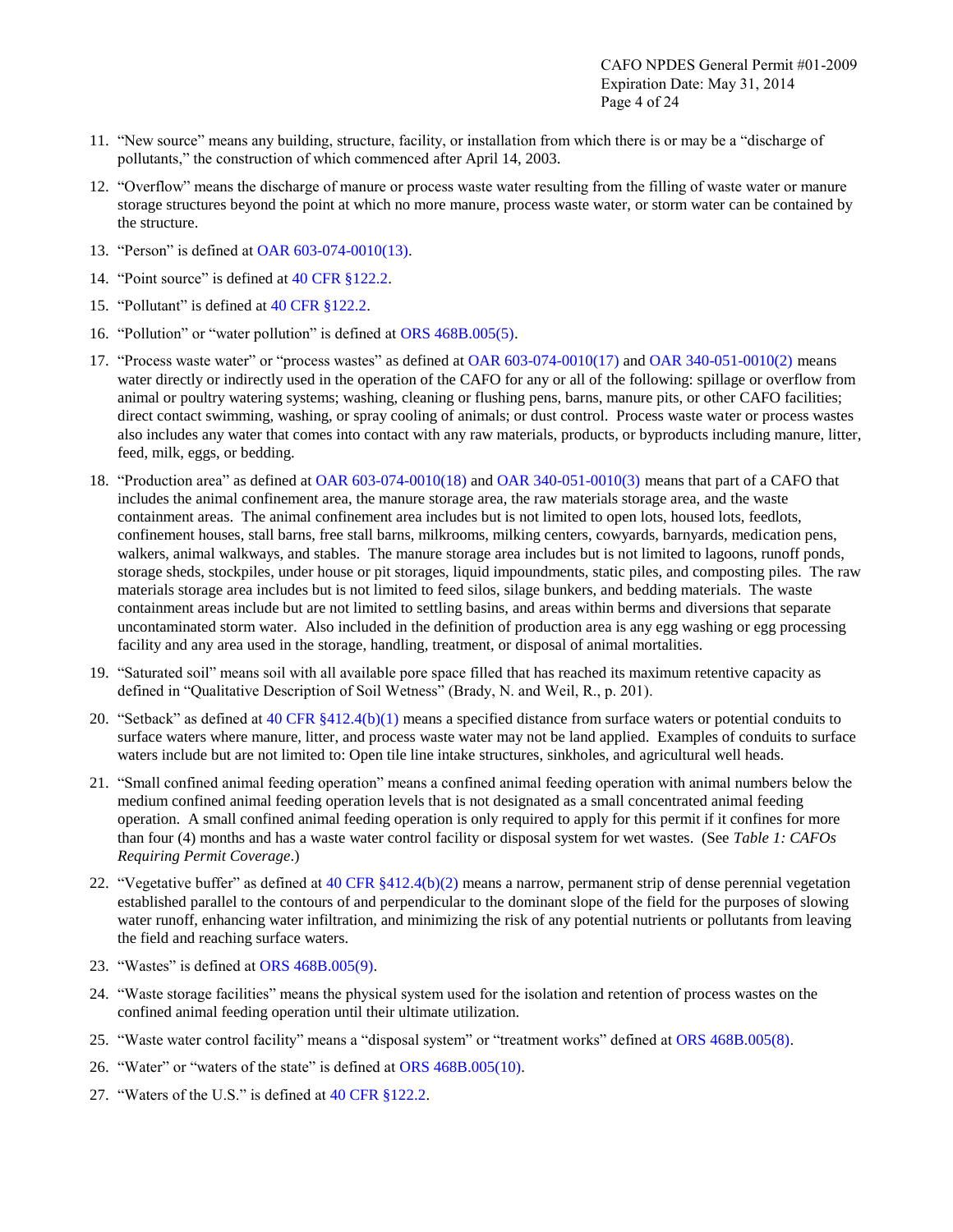## **SPECIAL CONDITIONS**

## **S1. PERMIT COVERAGE**

## **S1.A. When is a Permit Required?**

- 1. Pursuant to [ORS 468B.200,](http://landru.leg.state.or.us/ors/468b.html) it is the policy of the State of Oregon to protect the quality of groundwater and surface waters of Oregon by preventing animal wastes from discharging into waters of the state. To implement this policy[, ORS 468B.050\(1\)\(d\)](http://landru.leg.state.or.us/ors/468b.html) requires that any person who owns or operates a *confined animal feeding operation (CAFO)* listed in S1.A.2 below obtain a permit from ODA and DEQ. As a result, there is no state process to certify that a CAFO does not discharge or propose to discharge to waters of the state and permit coverage is required regardless of discharge status. Coverage under this general permit is required for all CAFOs listed in S1.A.2 unless application is made for an individual permit or an individual permit is required by ODA and DEQ.
- 2. Any person who owns or operates a CAFO defined as follows is required by [ORS 468B.050\(1\)\(d\)](http://landru.leg.state.or.us/ors/468b.html) to obtain coverage under this permit (see Table 1 below for more detail):
	- (a) *Small confined animal feeding operation* that confines animals for more than four (4) months and has a waste water control facility or disposal system for wet wastes.
	- (b) *Medium confined animal feeding operation* that confines animals for more than four (4) months and has a waste water control facility or disposal system for wet *or* dry wastes.
	- (c) *Small, medium, or large concentrated animal feeding operation* defined i[n 40 CFR §122.23\(b\).](http://ecfr.gpoaccess.gov/cgi/t/text/text-idx?c=ecfr&rgn=div5&view=text&node=40:21.0.1.1.12&idno=40)

|                                        | <b>CONFINED</b>                     |                                    | <b>CONCENTRATED</b>                                                             |                            |                           |  |
|----------------------------------------|-------------------------------------|------------------------------------|---------------------------------------------------------------------------------|----------------------------|---------------------------|--|
|                                        | • Confines more than one animal for |                                    | • Stabled or confined and fed or maintained for total of 45 days or more in any |                            |                           |  |
|                                        | more than 4 months on prepared      |                                    | 12-month period                                                                 |                            |                           |  |
| Type of confined                       | surface                             |                                    | · Crops, vegetation, forage growth, or post-harvest residues not sustained in   |                            |                           |  |
| animal feeding                         |                                     |                                    | normal growing season in lot or facility                                        |                            |                           |  |
| operation                              | <b>Small Confined</b>               | <b>Medium Confined</b>             | <b>Small Concentrated</b>                                                       | <b>Medium Concentrated</b> | <b>Large Concentrated</b> |  |
| requiring permit                       | • Waste water                       | • Waste water                      | · Significant contributor                                                       | • Discharging pollutants   | [40 CFR $$122.23(b)(4)]$  |  |
| coverage                               | control facility                    | control facility or                | of pollutants to waters                                                         | to waters of the U.S.      |                           |  |
|                                        | or disposal                         | disposal system                    | of the U.S.                                                                     | [40 CFR $$122.23(b)(6)$ ]  |                           |  |
|                                        | system for wet                      | for wet or dry                     | • Designated by director                                                        |                            |                           |  |
|                                        | wastes                              | wastes                             | $[40CFR \frac{8}{2}122.23(b)(9)]$                                               |                            |                           |  |
|                                        |                                     |                                    |                                                                                 |                            |                           |  |
| mature dairy cows <sup>1</sup>         | $<$ 200                             | 200-699                            | $<$ 200                                                                         | 200-699                    | $\geq 700$                |  |
| veal calves                            | $<$ 300                             | 300-999                            | $<$ 300                                                                         | 300-999                    | $\geq 1,000$              |  |
| $c$ attle <sup>2</sup>                 | $<$ 300                             | 300-999                            | $<$ 300                                                                         | 300-999                    | $\geq 1,000$              |  |
| swine $\geq$ 55 lbs                    | < 750                               | 750-2,499                          | < 750                                                                           | 750-2,499                  | $\geq 2,500$              |  |
| swine $<$ 55 lbs                       | < 3,000                             | 3,000-9,999                        | < 3,000                                                                         | 3,000-9,999                | $\geq 10,000$             |  |
| horses                                 | < 150                               | 150-499                            | <150                                                                            | 150-499                    | $\geq 500$                |  |
| sheep or lambs                         | $<$ 3,000                           | 3,000-9,999                        | $<$ 3,000                                                                       | 3,000-9,999                | $\geq 10,000$             |  |
| turkeys                                | <16,500                             | 16,500-54,999                      | <16,500                                                                         | 16,500-54,999              | $\geq 55,000$             |  |
| chickens, including<br>laying hens or  |                                     |                                    |                                                                                 |                            |                           |  |
| broilers w/wet                         | < 9,000                             | 9,000-29,999                       | < 9,000                                                                         | 9,000-29,999               | $\geq 30,000$             |  |
| waste system                           |                                     |                                    |                                                                                 |                            |                           |  |
| laying hens w/dry<br>waste system      | NA                                  | 25.000-81.999                      | $<$ 25,000                                                                      | 25,000-81,999              | $\geq 82,000$             |  |
| broiler chickens<br>w/dry waste system | <b>NA</b>                           | 37,500-124,999                     | $<$ 37,500                                                                      | 37,500-124,999             | $\geq$ 125,000            |  |
| ducks w/other than<br>wet waste system | $<$ 10,000                          | 10,000-29,999                      | $<$ 10,000                                                                      | 10,000-29,999              | $\geq 30,000$             |  |
| ducks w/wet waste<br>system            | < 1,500                             | 1,500-4,999                        | < 1,500                                                                         | 1,500-4,999                | $\geq 5,000$              |  |
| other animal type<br>1.000 1 11 1      |                                     | As determined by ODA. <sup>3</sup> | Designated by director.                                                         | <b>NA</b>                  | <b>NA</b>                 |  |

## **Table 1: CAFOs Requiring Permit Coverage**

<sup>1</sup>Whether milked or dry.

 $2$  Other than mature dairy cows or veal calves; cattle includes but is not limited to heifers, steers, bulls and cow/calf pairs.

 $3$ To determine the number of animals that require permit coverage, ODA will compare the operation to the most similar animal type in the table.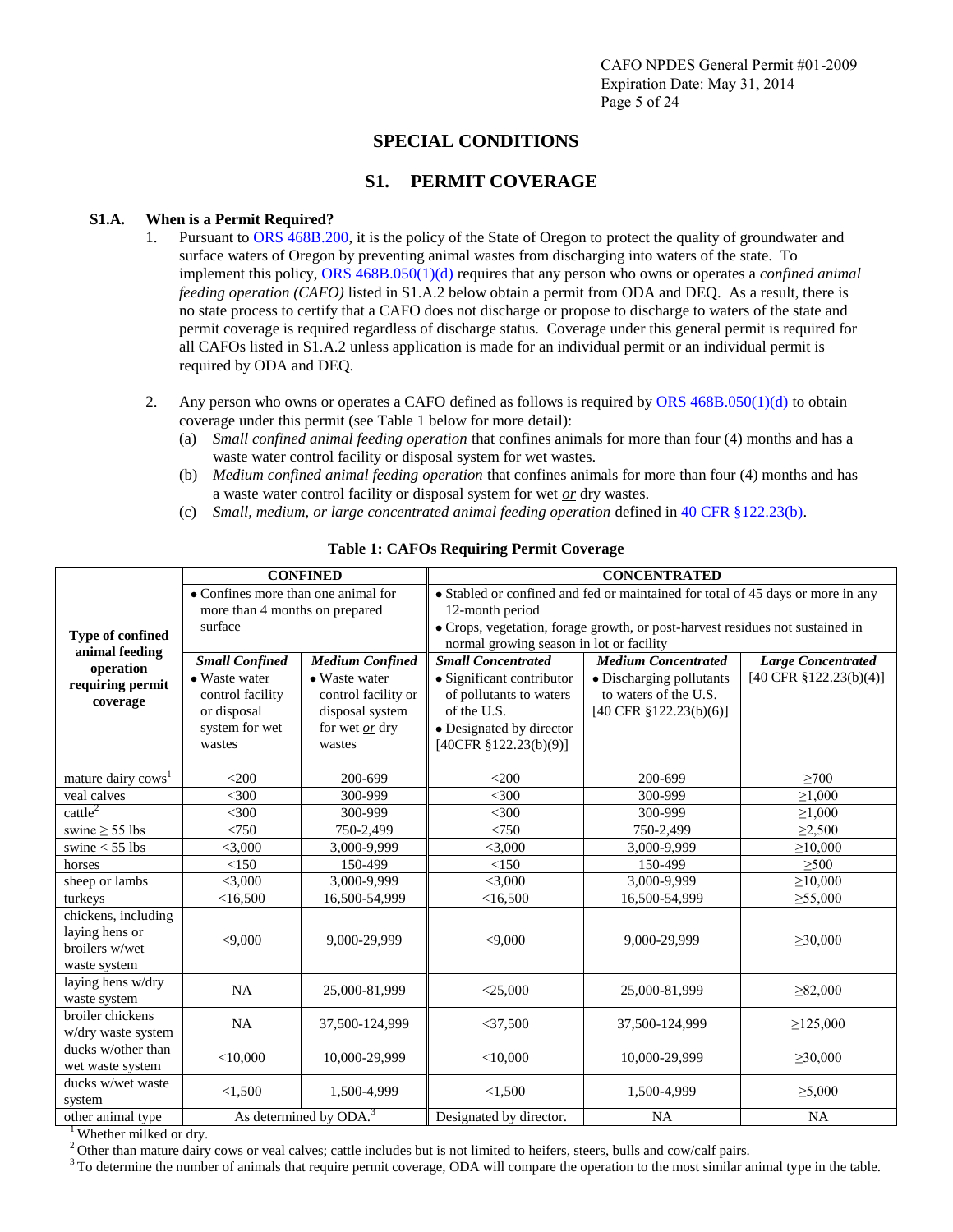3. Any person not wishing to be covered by this permit may apply for an individual permit in accordance with [OAR 340-045-0030.](http://arcweb.sos.state.or.us/rules/OARs_300/OAR_340/340_045.html)

Note: Failure to obtain coverage under this permit is a violation of [ORS 468B.050 and 468B.215](http://www.leg.state.or.us/ors/468b.html) except as provided in S1.F Individual Permit Coverage, p. 7.

### **S1.B. Election of Permit Coverage**

Any person who owns or operates a CAFO who is not required to obtain coverage under this permit may elect to be covered by this permit. Any person making such an election is subject to all terms and conditions of the permit unless and until permit coverage is terminated.

### **S1.C. Requirements and Schedule to Obtain Permit Coverage**

1. Application for Proposed CAFO

To obtain permit coverage, any person proposing a new CAFO that is regulated by this permit (see S1.A above) or electing to be covered by this permit must submit an *ODA Application to Register* (*ATR*) and Animal Waste Management Plan (AWMP) at least 180 days prior to the time that the operation commences. For information on AWMP requirements, see S3, p. 12.

## 2. Future Renewal of General Permit Coverage

To renew general permit coverage, the permittee must submit a renewal application by the date specified by ODA but no later than the expiration date of this permit.

- 3. ODA will notify the applicant in writing if permit coverage is approved or denied. Permit coverage does not begin until this written notice is provided by ODA to the applicant. Written notification will include an *ODA Notice of Registration* that will include the following:
	- (a) The owner or operator's legal name;
	- (b) Facility name and location;
	- (c) Contact information, including mailing address and telephone number;
	- (d) Effective date of permit coverage;
	- (e) Maximum number of animals allowed at the facility; and
	- (f) Regulatory status of the operation.
		- (i) ODA will use the following classifications for regulatory status:
			- *(1) Large concentrated animal feeding operation* as defined i[n 40 CFR §122.23\(b\)\(4\);](http://ecfr.gpoaccess.gov/cgi/t/text/text-idx?c=ecfr&rgn=div5&view=text&node=40:21.0.1.1.12&idno=40)
			- *(2) Medium concentrated animal feeding operation* as defined i[n 40 CFR §122.23\(b\)\(6\);](http://ecfr.gpoaccess.gov/cgi/t/text/text-idx?c=ecfr&rgn=div5&view=text&node=40:21.0.1.1.12&idno=40)
			- *(3) Small concentrated animal feeding operation* as defined i[n 40 CFR §122.23\(b\)\(9\)](http://ecfr.gpoaccess.gov/cgi/t/text/text-idx?c=ecfr&rgn=div5&view=text&node=40:21.0.1.1.12&idno=40) and designated by the director pursuant to [OAR 603-074-0012;](http://arcweb.sos.state.or.us/rules/OARS_600/OAR_603/603_074.html)
			- *(4) Medium confined animal feeding operation* as defined in this permit (#10, p. 3); or
			- *(5) Small confined animal feeding operation* as defined in this permit (#21, p. 4).
		- (ii) A *small or medium confined animal feeding operation* will be categorized as *concentrated* if:
			- *(1)* A discharge to waters of the U.S. occurs that is not allowed by this general permit, and
			- *(2)* The operator does not or cannot make the change(s) necessary to prevent such discharge from recurring to the satisfaction of ODA.
- 4. Coverage under this permit will be cancelled upon the issuance of an individual permit.

## **S1.D. General Permit Coverage**

1. Consistent wit[h ORS 468B.200,](http://landru.leg.state.or.us/ors/468b.html) ODA and DEQ developed this general permit to prohibit routine discharges of manure, litter, and process waste water from CAFO operations to waters of state. Discharges of manure, litter, or process waste water to waters of the state are only expected to occur under extreme weather conditions and as limited by the conditions of this general permit. Further, the general permit only authorizes the discharge of pollutants resulting from the processes, wastes, and operations that have been clearly identified in the permittee's AWMP approved by ODA.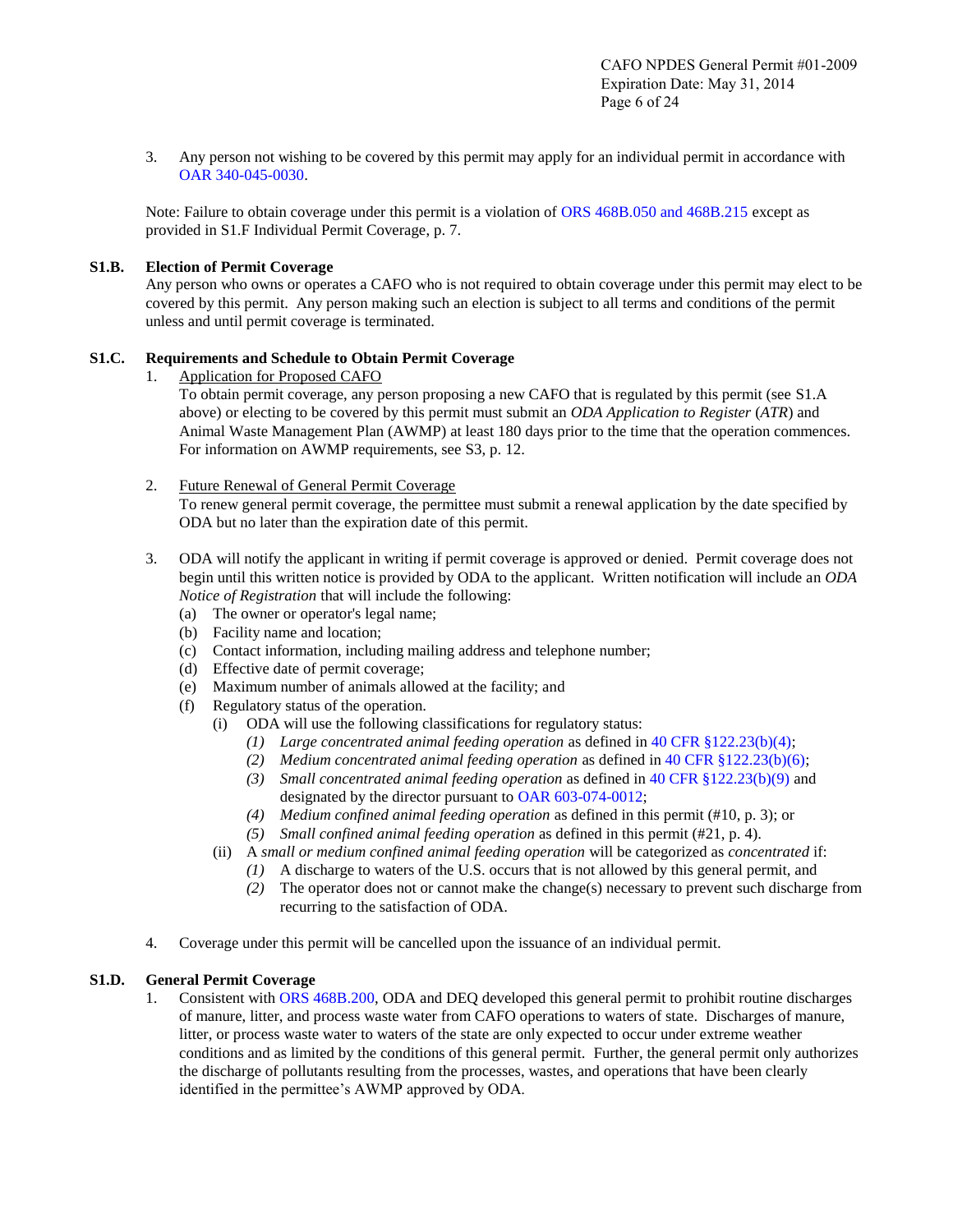- 2. This permit does not cover disposal of human wastes or waste water control systems that mix human and animal wastes. Any person owning or operating such a system must apply to DEQ for coverage under an individual or general permit issued pursuant to [ORS 468B.050.](http://www.leg.state.or.us/ors/468b.html) This general permit for CAFOs may be used in addition to an individual or general permit issued by DEQ pursuant to [ORS 468B.050.](http://www.leg.state.or.us/ors/468b.html)
- 3. Except for any toxic effluent standards and prohibitions imposed under [section 307 of the federal Clean](http://www.epa.gov/npdes/pubs/cwatxt.txt)  [Water Act \(CWA\)](http://www.epa.gov/npdes/pubs/cwatxt.txt) and groundwater protection requirements established under [OAR 340-040,](http://arcweb.sos.state.or.us/rules/OARs_300/OAR_340/340_040.html) a permittee in compliance with this permit during its term is considered to be in compliance, for purposes of enforcement, with state water quality laws and relevant sections of the CWA as provided in [40 CFR §122.5.](http://ecfr.gpoaccess.gov/cgi/t/text/text-idx?c=ecfr&rgn=div5&view=text&node=40:21.0.1.1.12&idno=40) The specific effect of permit compliance on enforcement authority is set out in [OAR 340-045-0080.](http://arcweb.sos.state.or.us/rules/OARs_300/OAR_340/340_045.html)

## **S1.E. Request for Cancellation**

- 1. Any permittee may request in writing to ODA that coverage under this permit be cancelled if:
	- (a) Conditions or standards have changed so that the CAFO no longer qualifies for or is required to have coverage under this permit; or
	- (b) The CAFO no longer has animals on site and all waste storage and control facilities have been decommissioned in accordance with Natural Resources Conservation Service (NRCS) conservation practice standard, code 360, entitled *Closure of Waste Impoundments (January 2006)*; and
	- (c) The permittee certifies that it will not commence operation of a CAFO regulated by this permit at the same location without making a new application for registration under this general permit and is granted coverage or applies for and is issued an individual permit.
- 2. ODA will respond to the request for cancellation by conducting a site inspection and review of the permittee's file. ODA will notify the permittee in writing of termination of coverage under this permit or deny the request with an explanation of why the request was denied.

## **S1.F. Individual Permit Coverage**

- 1. When appropriate, the director may require any person to obtain an individual permit pursuant to [OAR 340-](http://arcweb.sos.state.or.us/rules/OARs_300/OAR_340/340_045.html)  $045-0033(10)$ . In such cases, the person will be notified in writing by the director. At a minimum, the written notice will include the reason why an individual permit is being required, an application form, the amount of the permit fee due at application, and application due date.
- 2. If coverage under this permit has been obtained prior to the requirement for an individual permit, this permit will remain effective until the individual permit is issued provided the application for individual permit was properly made.

## **S1.G. Request for Confidentiality**

The name and address of an NPDES permit applicant or permittee, NPDES permit applications (e.g., *ODA ATRs*) and their attachments (e.g., AWMPs), NPDES permits, and NPDES permit discharge data cannot be kept confidential pursuant to 40 CFR  $\S 122.7(b)$  and (c). For other information, the permittee may request that the director evaluate claims of confidentiality according to the procedures established i[n ORS 468.095\(2\).](http://www.leg.state.or.us/ors/468.html)

## **S1.H. Public Notice and Participation Requirement**

- 1. Prior to approving new permit coverage, renewing permit coverage, or approving proposed substantial changes to an AWMP, ODA will provide public notice and participation as detailed in Table 2 below.
- 2. ODA may batch multiple notices as regionally appropriate.
- 3. Application and permit documents (e.g., *ODA ATR*, renewal application, AWMP) will be available for public review at ODA headquarters and appropriate field offices. If available, electronic copies of documents will be provided upon request.
- 4. Public hearings will be scheduled if written requests for public hearing are received during the comment period from at least ten persons or from an organization or organizations representing at least ten persons. If a hearing is scheduled, ODA will provide at least 30 days notice before the hearing is held. The public comment period will remain open for additional comments for at least 7 days after the public hearing.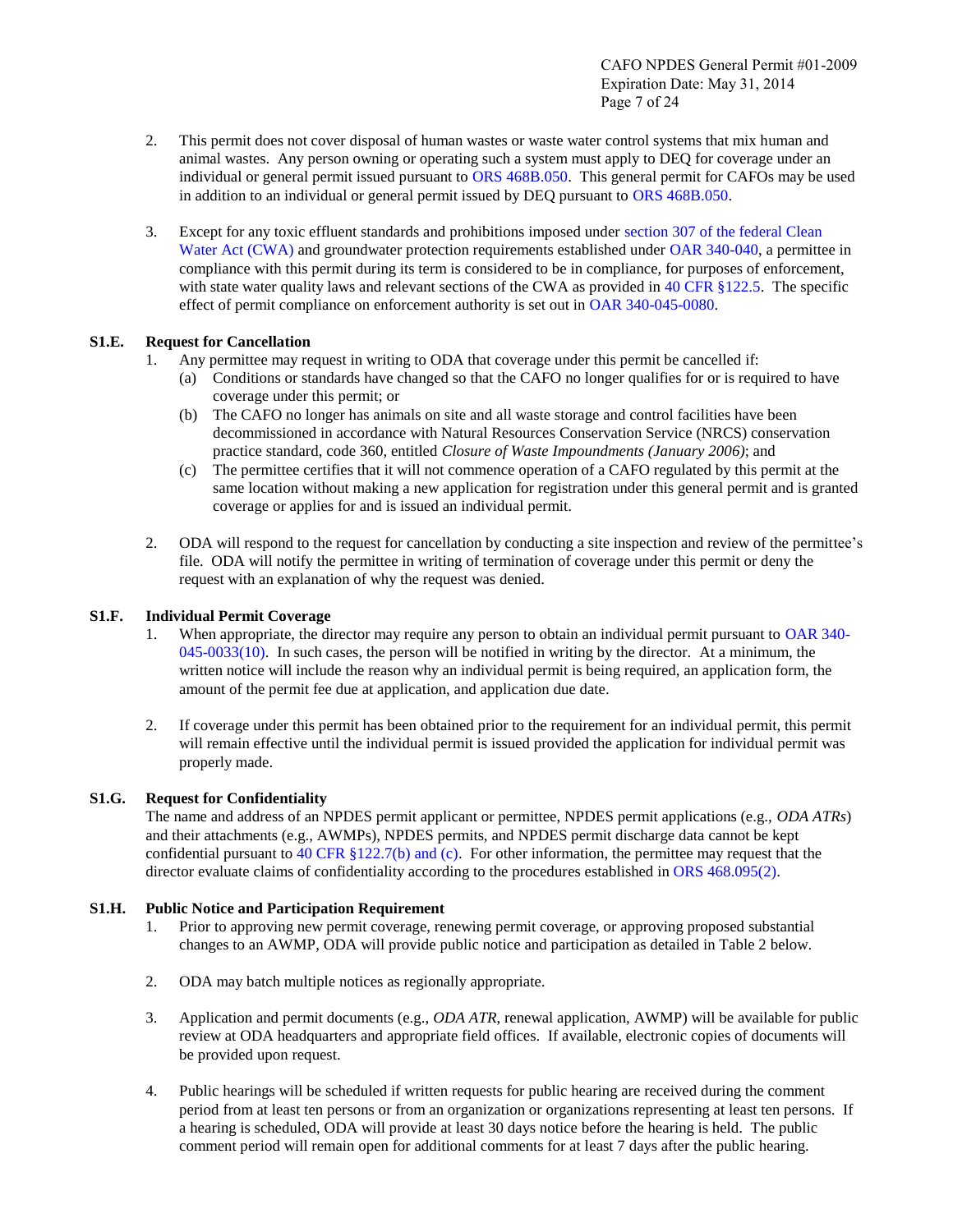|                                                                                                                                                                                                     | <b>All Operations</b>                                                                                                                                                                                                                                                                                                                                                                                                                                                          |                                                                                                                                                                                                                                                                                                                                                                                                                                                 | <b>Small or Medium</b>                                                                                                                                                                                                                                                                                                                                                                                                                          | Small, Medium, or                                                                                                                                                                                                                                                                                                                                                                                                                               |
|-----------------------------------------------------------------------------------------------------------------------------------------------------------------------------------------------------|--------------------------------------------------------------------------------------------------------------------------------------------------------------------------------------------------------------------------------------------------------------------------------------------------------------------------------------------------------------------------------------------------------------------------------------------------------------------------------|-------------------------------------------------------------------------------------------------------------------------------------------------------------------------------------------------------------------------------------------------------------------------------------------------------------------------------------------------------------------------------------------------------------------------------------------------|-------------------------------------------------------------------------------------------------------------------------------------------------------------------------------------------------------------------------------------------------------------------------------------------------------------------------------------------------------------------------------------------------------------------------------------------------|-------------------------------------------------------------------------------------------------------------------------------------------------------------------------------------------------------------------------------------------------------------------------------------------------------------------------------------------------------------------------------------------------------------------------------------------------|
|                                                                                                                                                                                                     |                                                                                                                                                                                                                                                                                                                                                                                                                                                                                |                                                                                                                                                                                                                                                                                                                                                                                                                                                 | Confined                                                                                                                                                                                                                                                                                                                                                                                                                                        | <b>Large Concentrated</b>                                                                                                                                                                                                                                                                                                                                                                                                                       |
| Permit<br><b>Action</b>                                                                                                                                                                             | (a) Receipt of ODA<br><b>ATR</b> (Application to<br>Register) for<br>existing operation<br>not under permit or<br>new proposed<br>operation                                                                                                                                                                                                                                                                                                                                    | (b) Receipt of renewal<br>application                                                                                                                                                                                                                                                                                                                                                                                                           | Receipt of proposed<br>(c)<br>substantial change<br>to small or medium<br>confined animal<br>feeding operation's<br>AWMP (see<br>S3.D.1, p. 13)                                                                                                                                                                                                                                                                                                 | (d) Receipt of proposed<br>substantial change<br>to small, medium,<br>or large<br>concentrated<br>animal feeding<br>operation's AWMP<br>(see S3.D.2, p. 14)                                                                                                                                                                                                                                                                                     |
| <b>Public</b><br>Participation<br><b>Process</b>                                                                                                                                                    | Public notice of a<br>(i)<br>comment period of<br>at least 35 days<br>provided as<br>follows:<br>Published in<br>regional<br>newspaper;<br>Posted on<br>$\bullet$<br>ODA and DEQ<br>websites; and<br>Emailed to<br>٠<br>interested<br>parties list<br>maintained by<br>ODA.<br>(ii) Opportunity for<br>public hearing. See<br>S1.H.4, p. 7.<br>(iii) A written response<br>to relevant<br>comments will be<br>developed by ODA<br>and made available<br>to interested parties. | Public notice of a<br>(i)<br>comment period of<br>at least 35 days<br>provided as<br>follows:<br>Posted on<br>$\bullet$<br>ODA and DEQ<br>websites; and<br>Emailed to<br>$\bullet$<br>interested<br>parties list<br>maintained by<br>ODA.<br>Opportunity for<br>(ii)<br>public hearing. See<br>S1.H.4, p. 7.<br>(iii) A written response<br>to relevant<br>comments will be<br>developed by ODA<br>and made available<br>to interested parties. | Public notice of a<br>(i)<br>comment period of<br>at least 14 days<br>provided as<br>follows:<br>Posted on<br>$\bullet$<br>ODA and DEQ<br>websites; and<br>Emailed to<br>$\bullet$<br>interested<br>parties list<br>maintained by<br>ODA.<br>Opportunity for<br>(ii)<br>public hearing. See<br>S1.H.4, p. 7.<br>(iii) A written response<br>to relevant<br>comments will be<br>developed by ODA<br>and made available<br>to interested parties. | Public notice of a<br>(i)<br>comment period of<br>at least 35 days<br>provided as<br>follows:<br>Posted on<br>$\bullet$<br>ODA and DEQ<br>websites; and<br>Emailed to<br>$\bullet$<br>interested<br>parties list<br>maintained by<br>ODA.<br>Opportunity for<br>(ii)<br>public hearing. See<br>S1.H.4, p. 7.<br>(iii) A written response<br>to relevant<br>comments will be<br>developed by ODA<br>and made available<br>to interested parties. |
| <b>Contents of</b><br><b>Public Notice</b><br>Note: Access<br>to the AWMP<br>will also be<br>provided for<br>public review;<br>however, not<br>all AWMPs<br>will be<br>available<br>electronically. | Name of operation<br>$\bullet$<br>Name of operator<br>$\bullet$<br>or owner if different<br>than operator,<br>mailing address,<br>and telephone<br>number<br>Physical address of<br>$\bullet$<br>operation<br>Type of operation<br>٠<br>Number of animals<br>$\bullet$<br>proposed<br>Land Use<br>٠<br>Compatibility<br>Statement (LUCS)<br><b>AWMP</b> summary                                                                                                                | Name of operation<br>$\bullet$<br>City, county, and<br>$\bullet$<br>zip code<br>Permit registration<br>٠<br>number<br>Type of operation<br>٠                                                                                                                                                                                                                                                                                                    | Name of operation<br>$\bullet$<br>City, county, and<br>$\bullet$<br>zip code<br>Permit registration<br>٠<br>number<br>Type of operation<br>٠<br>Overview of<br>٠<br>proposed<br>substantial change                                                                                                                                                                                                                                              | Name of operation<br>$\bullet$<br>City, county, and<br>$\bullet$<br>zip code<br>Permit registration<br>number<br>Type of operation<br>$\bullet$<br>Overview of<br>proposed<br>substantial change                                                                                                                                                                                                                                                |

## **Table 2: CAFO Public Notice Requirements**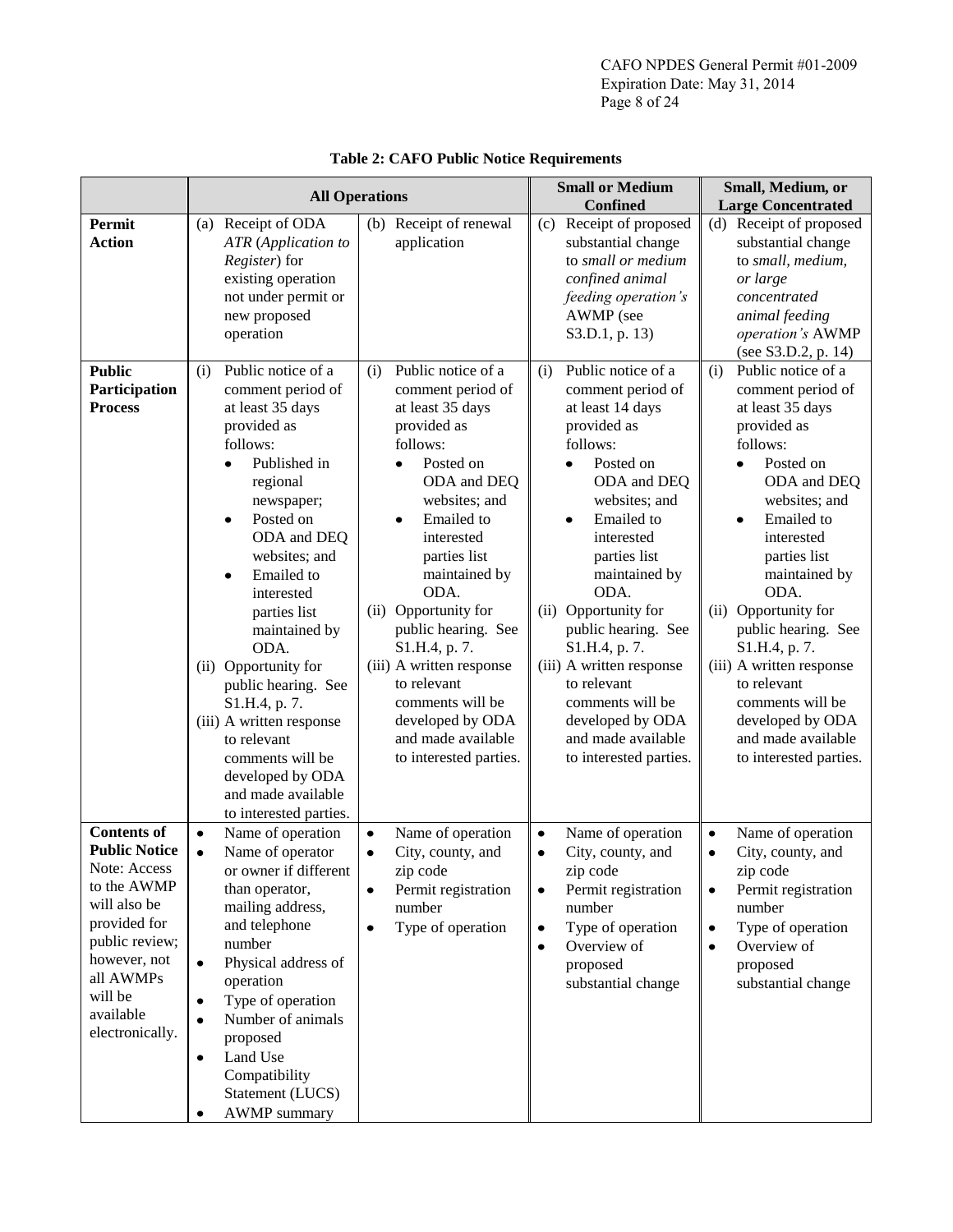## **S2. DISCHARGE LIMITATIONS AND OPERATING REQUIREMENTS**

#### **S2.A. Discharge Limitations**

The permittee is prohibited from discharging manure, litter, or process waste water to surface waters and groundwaters of the state, except as allowed in S2.B and S2.C and provided the discharges allowed by S2.B and S2.C do not cause or contribute to a violation of state water quality standards. Discharges to surface waters due to upset or bypass are authorized only in accordance with applicable requirements in G16 Bypass [40 CFR §122.41(m)], p. 23 and G17 Upset [40 CFR §122.41(n)], p. 24.

Types of discharge that are prohibited include but are not limited to: contaminated runoff from confinement or waste accumulation areas; overflow or discharges from waste storage facilities; discharges due to improper land application activities from surface drainages or field tile outlets; discharges due to equipment failure; or leakage or seepage from facilities in the production area in excess of approved designs.

### **S2.B. Production Area Limitations**

1. For all *small and medium confined animal feeding operations* and *small, medium, and large concentrated animal feeding operations*, except new source swine, poultry, and veal *large concentrated animal feeding operations*:

The permittee is prohibited from discharging manure, litter, or process waste water to surface waters of the state from the production area, except when:

- (a) Rainfall events cause an overflow of waste management and storage facilities designed, constructed, operated, and maintained to contain all manure, litter, and process waste water including the contaminated runoff and direct precipitation from a 25-year, 24-hour rainfall event; and
- (b) The production area is operated in accordance with the applicable inspection, maintenance, recordkeeping, and reporting requirements of this permit.
- 2. For new source swine, poultry, and veal *large concentrated animal feeding operations*: The permittee is prohibited from discharging manure, litter, or process waste water to surface waters of the state.
- 3. The permittee must properly land apply or otherwise handle authorized discharges from the production area in a way that minimizes impacts on surface water and groundwater of the state and complies with state water quality standards.
- 4. The permittee must not exceed the seepage design rates approved by ODA for waste storage or animal confinement facilities and seepage to groundwater from these facilities must not violate state groundwater quality protection standards.

## **S2.C. Land Application Limitations**

- 1. When applying manure, litter, or process waste water to lands, the permittee must apply at agronomic rates in accordance with the permittee's ODA-approved AWMP. Land application areas include land under the control of the permittee, whether it is owned, rented, or leased, to which manure, litter, or process waste water from the production area is or may be applied.
- 2. The permittee's discharges to groundwater due to seepage below the root zone of the crop or by other means must not violate state groundwater quality protection standards.
- 3. The permittee is allowed to apply manure, litter, or process waste water to frozen soil provided: (a) Its AWMP addresses such applications [seeS3.C.3(j)];
	- (b) Discharge to surface waters and groundwaters of the state will not occur, except as allowed in S2.B and S2.C; and
	- (c) Land applications do not cause or contribute to a violation of state water quality standards.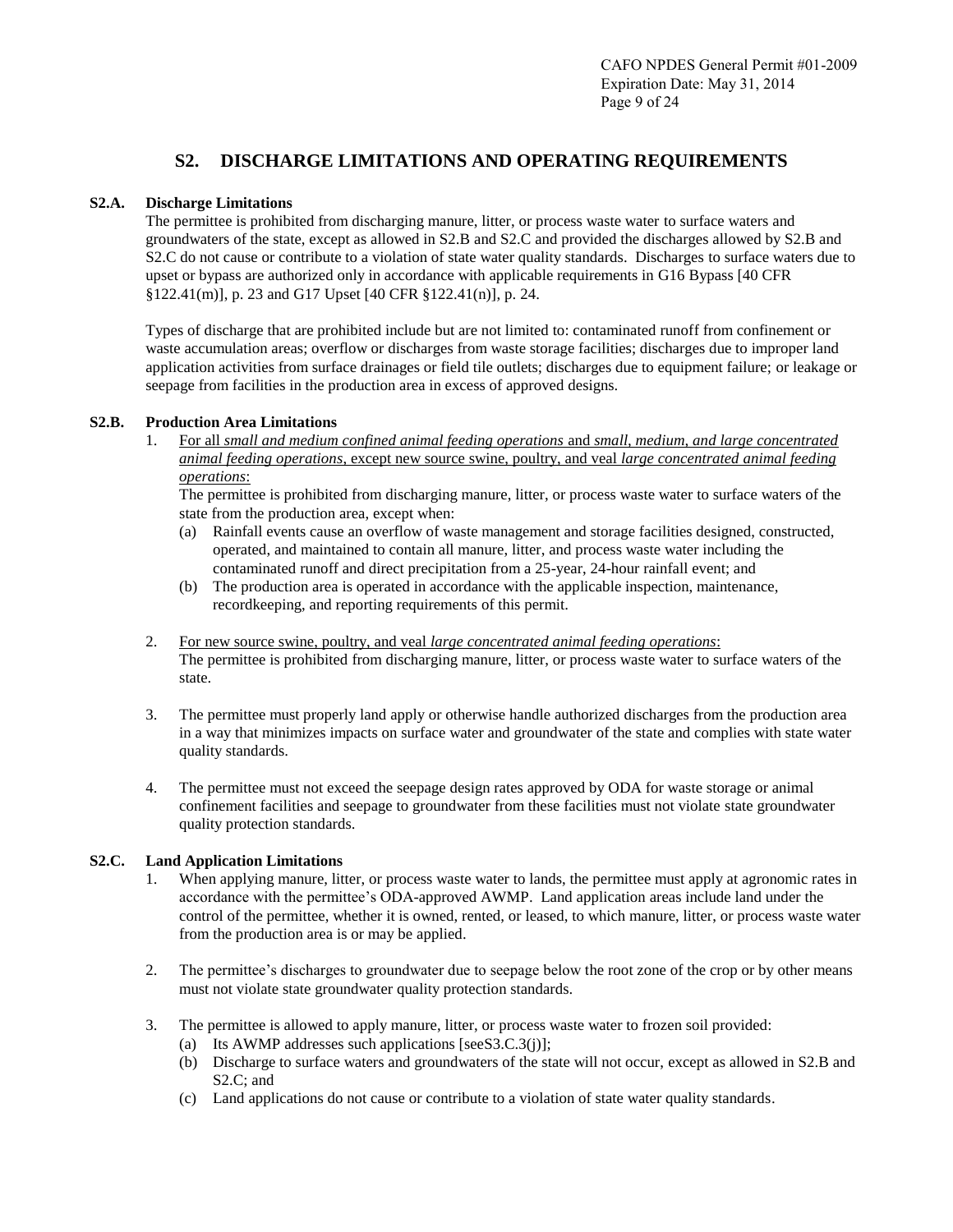4. The permittee is prohibited from applying manure, litter, or process waste water to saturated soils or during rainfall events that are expected to result in saturated soils or surface runoff. When such an application is a desired alternative to allowing waste storage or waste water control facilities to overflow (e.g., land application to saturated soils to pond waste water onsite provides for greater protection of surface waters than a direct overflow of a waste storage tank to surface waters), the land application will be considered an upset condition and the permittee must comply with the provisions of G17 Upset [40 CFR §122.41(n)], p. 24.

## **S2.D. Direct Access by Animals to Surface Waters of the State in the Production Area Prohibited**

The permittee must prevent direct animal contact with surface waters of the state in the production area of its CAFO. Direct animal contact means any situation where animals in the production area have free access and are allowed to loiter or drop waste in surface waters. Direct contact with surface waters by animals on pasture or rangeland is not, by itself, a violation of this permit.

## **S2.E. Waste Storage Facilities**

- 1. The permittee must provide adequate storage capacity for solid and liquid wastes at all times so that land application occurs only during periods when soil and weather conditions allow for agronomic application and are in compliance with the Land Application Limitations in S2.C, p. 9 of this permit.
- 2. The permittee must site, design, construct, operate, and maintain all waste storage facilities consistent with the AWMP. New and modified construction of waste facilities must be approved in advance and prior to construction by ODA in conformance wit[h ORS 468B.055](http://www.leg.state.or.us/ors/468b.html) and OAR[s 340-051](http://arcweb.sos.state.or.us/rules/OARs_300/OAR_340/340_051.html) an[d 603-074.](http://arcweb.sos.state.or.us/rules/OARS_600/OAR_603/603_074.html)
- 3. The permittee with a *large concentrated animal feeding operation* must also have depth markers in all surface liquid impoundments (e.g., lagoons, ponds, tanks) designed to clearly indicate the:
	- (a) Maximum design volume,
	- (b) Minimum capacity necessary to contain the 25-year, 24-hour rainfall event, including additional freeboard requirements, and
	- (c) Depth of manure and process waste water.

## **S2.F. Prevention of System Overloading**

- 1. The permittee may not increase the number of animals over 10% or 25 animals, whichever is greater, of the maximum number assigned by ODA in the *Notice of Registration and General Permit Summary* until an updated plan is approved in writing by ODA (see S3.B AWMP Submittal, p. 12, and S3.D AWMP Changes, p. 13).
- 2. Animal numbers must not exceed the capacity of the waste storage facilities.

## **S2.G. Handling of Animal Mortalities**

The permittee must not dispose of animal mortalities in liquid manure or waste water control facilities. Animal mortalities must be handled in such a way as to prevent discharge of pollutants to surface water or groundwater.

## **S2.H. Proper Operation and Maintenance**

The permittee must at all times properly operate and maintain all facilities and systems used for process waste water collection, storage and utilization, and correct any deficiencies found as soon as possible.

## **S2.I. Maintaining Compliance if System Fails**

The permittee must control all applications and discharges upon reduction, loss, or failure of the waste storage or utilization facilities until the facilities are restored or an alternative method of storage or utilization is provided.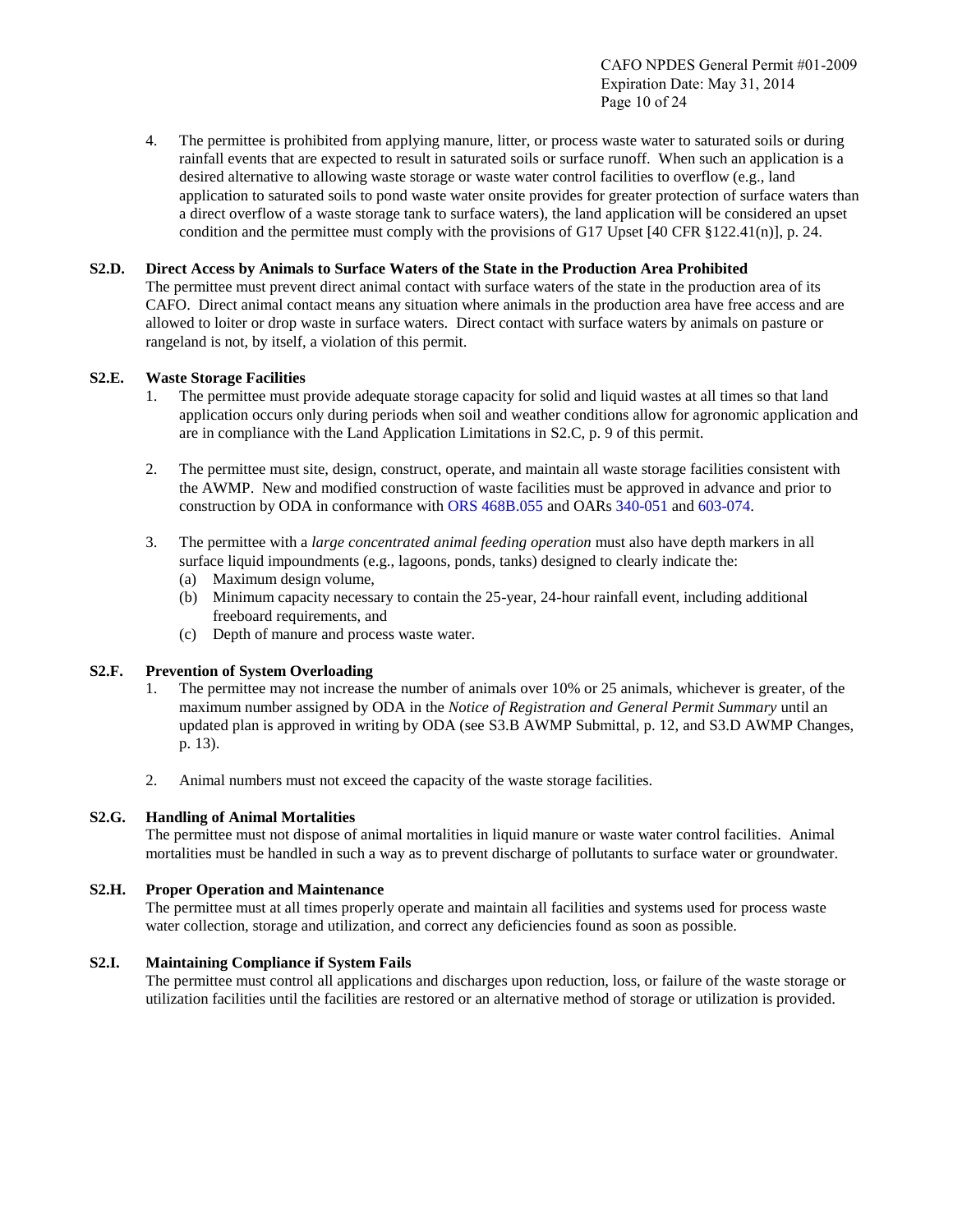### **S2.J. Setback Requirement**

The permittee must develop a setback for any mechanical application of manure, litter, or process waste water occurring in the land application area(s) adjacent to any surface waters, open tile intake structures, sinkholes, well heads, or other conduits to surface or ground waters where manure, litter, and other process waste waters are prohibited. The setback distances must be included in the permittee's AWMP. For a *large concentrated animal feeding operation*, this setback area must be 100 feet or, as a compliance alternative and if demonstrated to the satisfaction of ODA in the AWMP, the permittee for the *large concentrated animal feeding operation* may:

- 1. Establish a 35-foot vegetated buffer where manure, litter, and other process waste waters are prohibited; or
- 2. Demonstrate that a setback or vegetated buffer is not necessary or may be reduced because implementation of alternative conservation practices or field-specific conditions will provide pollutant reductions equivalent or better than the reductions that would be achieved by the 100-foot setback.

### **S2.K. Manure, Litter, or Process Waste Water Transfers**

- 1. The permittee retains responsibility of the manure, litter, or process waste water until the transfer or export is completed with the required documentation.
- 2. The permittee must maintain manure, litter, or process waste water transfer or export records as required by S4.C.2(d), p. 17.
- 3. Prior to transferring manure, litter, or process waste water to other persons, the permittee with a *large concentrated animal feeding operation* must provide the recipient of manure, litter, or process waste water with the a manure nutrient analysis conducted within the previous 12 months.

#### **S2.L. Proper Disposal of Other Wastes**

Chemicals, contaminants, and other wastes may not be disposed of in any treatment or storage system for contaminated storm water from the production area, manure, litter, or process waste water unless the system is designed to treat such chemicals, contaminants, or wastes and the chemical, contaminants, or other wastes are identified in the AWMP. In addition, chemicals, contaminants, and other wastes may not be disposed of in any system designed for diversion of uncontaminated storm water.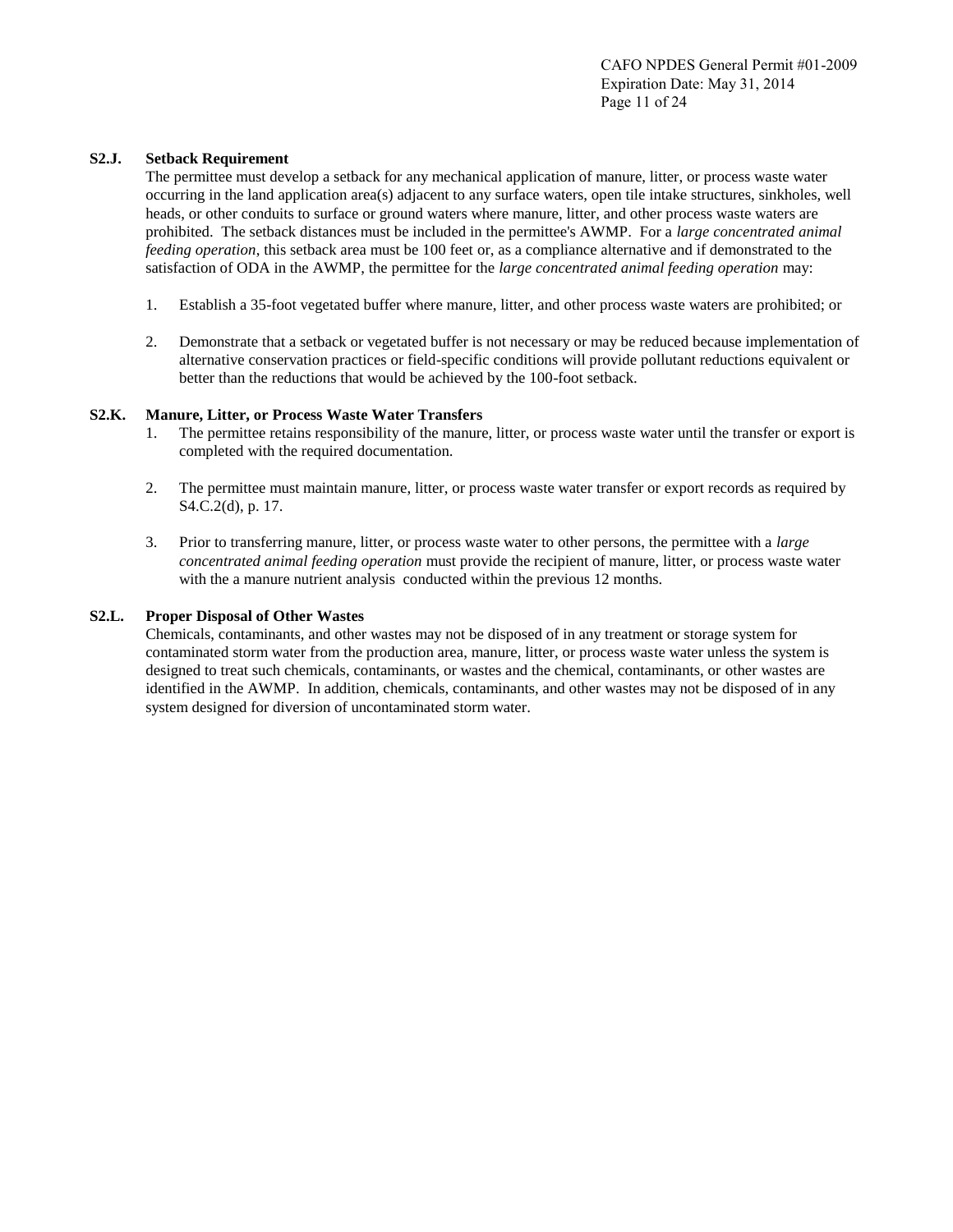## **S3. ANIMAL WASTE MANAGEMENT PLAN**

#### **S3.A. Animal Waste Management Plan (AWMP) Implementation and Compliance**

- 1. Upon registration to this permit, the permittee must implement its current ODA-approved AWMP developed for its CAFO.
- 2. The permittee's ODA-approved AWMP is incorporated into this permit by reference. The permittee must comply with all terms and conditions of its ODA-approved AWMP. Failure to comply with the ODAapproved AWMP constitutes a violation of the terms and conditions of this permit.
- 3. Absence of an AWMP or absence of ODA approval of an AWMP does not allow the permittee to violate the provisions of S2 Discharge Limitations and Operating Requirements, p. 9, or other permit requirements.

### **S3.B. AWMP Submittal and Public Notice**

- 1. The applicant proposing a new CAFO or electing coverage under this permit must submit its AWMP with the *ODA ATR* to ODA for review and approval according to the schedule provided in S1.C, p. 6.
- 2. If necessary to meet the AWMP requirements in this permit, the existing permittee with coverage under the previous version of this general permit must submit a revised or updated AWMP prior to renewing registration under this permit.
- 3. AWMPs are subject to public notice and participation requirements detailed in S1.H, p. 7.

### **S3.C. AWMP Elements**

1. The permittee must ensure that its AWMP is adequate for the proposed or existing population of animals, reflective of the proposed or existing operation, and be prepared in accordance with the terms and conditions of this permit[, OAR 340-051,](http://arcweb.sos.state.or.us/rules/OARs_300/OAR_340/340_051.html) and NRCS conservation practice standard guidance 590 for Oregon dated May 2008 entitled *Nutrient Management*.

Note: In the event of any inconsistency between the conditions of this permit and NRCS 590, the conditions of this permit apply.

- 2. The AWMP may include a schedule for improvement projects.
- 3. The AWMP must to the extent applicable include the following:
	- (a) Procedures to ensure collection, handling, and storage of contaminated storm water runoff from the production area, manure, litter, and process waste water in compliance with the requirements of S2. Discharge Limitation and Operating Requirements. Calculations used to determine that storage capacity exists must be provided, including a demonstration that facilities are at least designed and constructed to contain all manure, litter, process waste water, contaminated storm water runoff from the production area, and direct precipitation from a 25-year, 24-hour rainfall event.
	- (b) Procedures to ensure proper operation and maintenance of the storage facilities.
	- (c) Procedures for proper management of animal mortalities. Animal mortalities may not be disposed of in any storage or treatment system that is not specifically designed to treat animal mortalities.
	- (d) Procedures to ensure that clean water is diverted, as appropriate, from the production area.
	- (e) Procedures to prevent direct contact of confined animals with surface waters.
	- (f) Identification of appropriate site-specific conservation practices to be implemented, including buffers, setback areas, or equivalent practices, to control runoff of pollutants to surface water and groundwater.
	- (g) Protocols to land apply manure, litter, or process waste water in accordance with site specific nutrient management practices that ensure appropriate agricultural utilization of the nutrients in the manure, litter, or process waste water. The protocols must include the following:
		- (i) The NRCS Phosphorous Index, USDA/NRCS Oregon Agronomy Technical Note #26, revised June 2008, must be completed for all fields that receive manure, litter or process waste water to determine if nitrogen or phosphorous is the most limiting nutrient. The maximum nutrient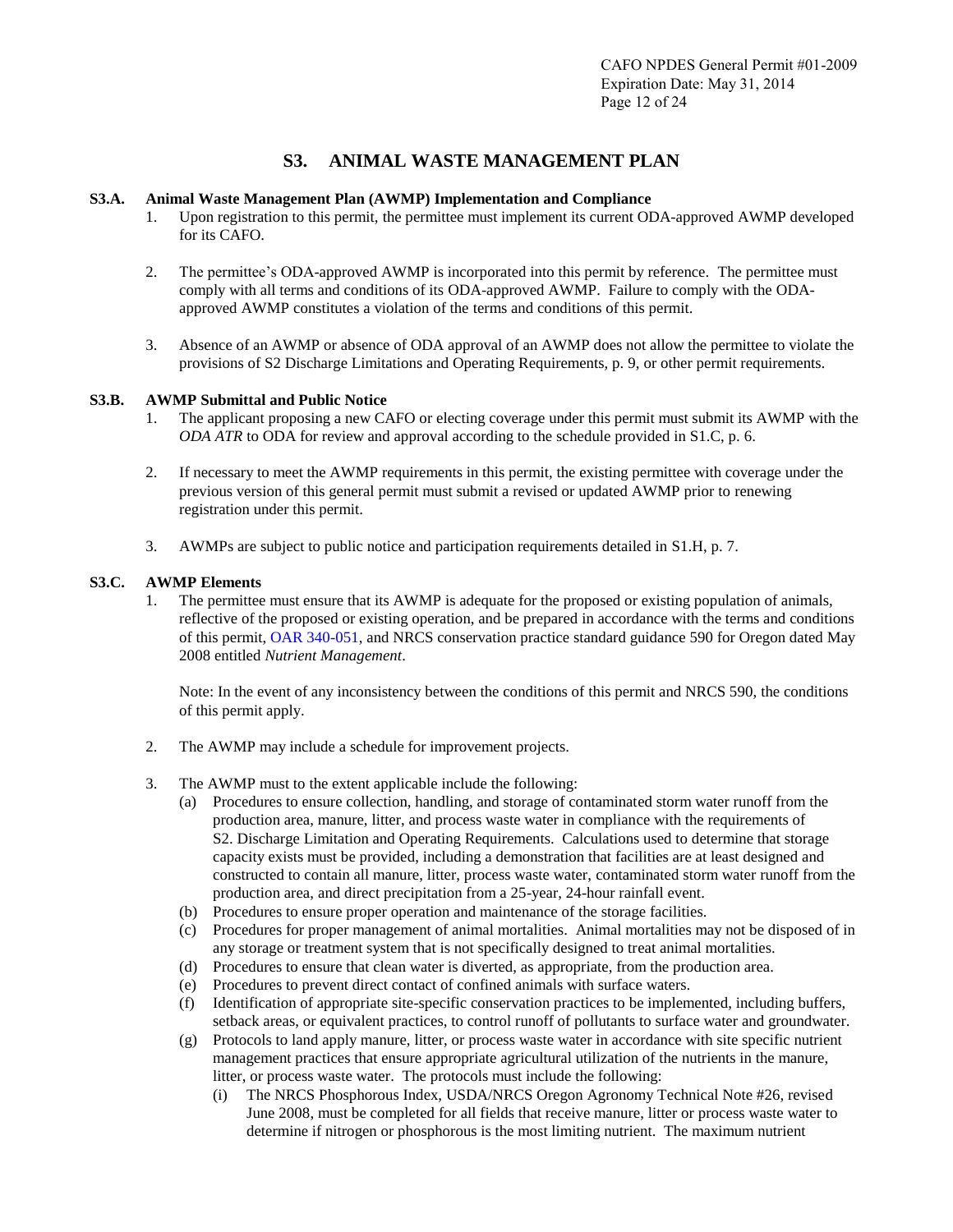application rate must be calculated for the most limiting nutrient (from Technical Note #26) and must account for all other nitrogen and phosphorus sources.

- (ii) Expected crop yields.
- (iii) Calculations showing the total nitrogen and phosphorus to be applied annually to each field, including sources other than manure, litter, or process waste water.
- (iv) Annual manure application rates and an explanation of the basis for determining these rates. For *large concentrated animal feeding operations*, these rates must be based on actual test data. For other operations, data or "book values" from established reference sources (e.g., Oregon Animal Waste Management program) may be used instead of actual testing.
- (v) Method(s) used to apply manure, litter, or process waste water.
- (vi) Timing of manure, litter, and process waste water applications.
- (h) For all operations, protocols for soil testing. For *large concentrated animal feeding operations*, protocols for testing of manure, litter, and process waste water. For other operations that are not required to test manure, litter, or process waste water, test protocols are not required but the references that are used to characterize manure, litter, or process waste water must be included.
- (i) An Agricultural Compost Management Plan if required by [OAR 340-096](http://arcweb.sos.state.or.us/rules/OARs_300/OAR_340/340_096.html) for composting activities.
- (j) Frozen soil application procedures if applications of manure, litter, or process waste water will be made to frozen soil. At a minimum, the following must be provided:
	- (i) Description of the potential receiving field(s), estimates of waste amounts and types, and estimated timing of applications.
	- (ii) Aerial photo(s) identifying all areas and surface water bodies within 1,000 ft. of the boundaries of the receiving field(s).
	- (iii) Soil map(s) identifying soil types for receiving field(s).
	- (iv) Topographic map(s) for receiving field(s).
	- (v) Description of the structural practices in place to ensure that no discharges to surface water occur during application and after the soil thaws.
	- (vi) Description of the method used to determine when soil is frozen and management practices to be followed when planning an application and during and after an application to frozen soil.
	- (vii) Description of monitoring and reporting requirements to ensure that the permittee is in compliance with frozen soil application procedures.
- (k) Procedures for transfer or export of manure, litter, or process waste water.
- (l) Identification of specific records that will be maintained to document the implementation and management of the minimum elements described above.

## **S3.D. AWMP Changes**

- 1. Requirements for *small or medium confined animal feeding operations* (see Table 3, p. 15, for an overview)
	- (a) *Substantial changes.* The permittee must submit any proposal to make substantial changes to its AWMP to ODA for approval at least 45 days in advance of the proposed changes. ODA will public notice the proposal as described in S1.H, p. 7. ODA will notify the permittee of its final decision concerning the proposed changes after the public notice period ends. The permittee may not implement a proposed change until ODA has approved it. The following types of changes to an AWMP are considered substantial:
		- (i) A change in the type of manure system including but not limited to switching from a dry to a liquid manure system, switching from a liquid to a dry manure system, or changing the manure system to accommodate an animal species or type of operation not included in the scope of the current AWMP.
		- (ii) An increase in maximum allowed animal numbers such that the operation becomes defined as a *large concentrated animal feeding operation*.
	- (b) *Non-substantial changes.* Public notice of non-substantial changes (described below) to an AWMP is not required; however, the permittee must submit its proposal to make such a change to ODA for approval at least 45 days in advance of the proposed change unless a different timeframe is allowed by ODA. ODA will notify the permittee of its final decision concerning the proposed change after reviewing the proposal. The permittee may not implement a proposed change until ODA has approved it. The following changes to an AWMP are considered non-substantial provided they do not result in a substantial modification listed in paragraph (a) above: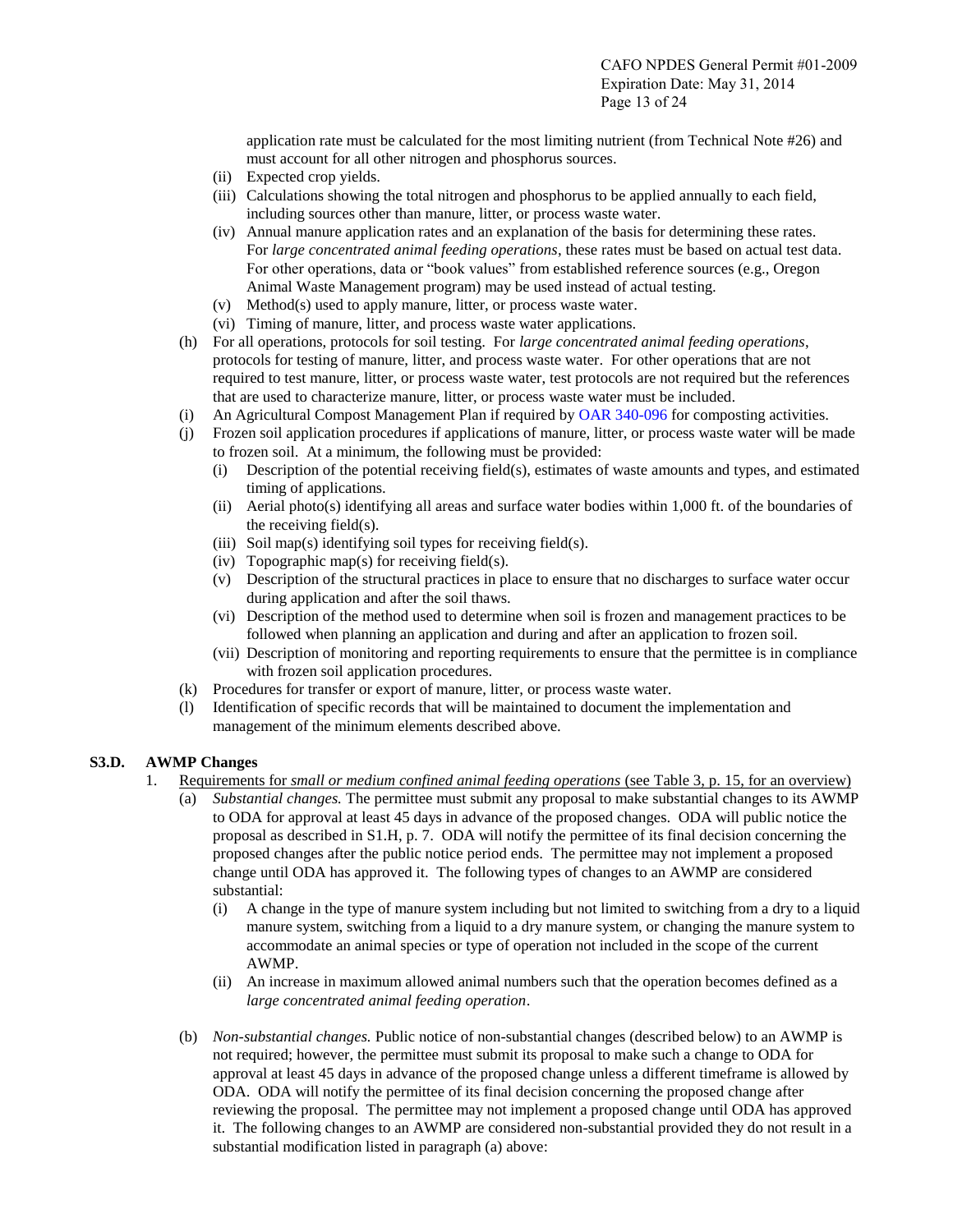- (i) An increase in animal numbers greater than 10% of the registrant's maximum allowed animal numbers provided the increase does not change the operation into a large concentrated animal feeding operation.
- (ii) When facility expansions, production increases, or process modifications will result in new or increased generation of waste, litter, or process waste water beyond the scope of the current AWMP.
- 2. Requirements for *small, medium, or large concentrated animal feeding operations* (see Table 3, p. 15, for an overview)
	- (a) *Substantial changes.* The permittee must submit any proposal to make substantial changes to its AWMP to ODA for approval at least 60 days in advance of the proposed changes. ODA will public notice the proposal as described in S1.H, p. 7. ODA will notify the permittee of its final decision concerning the proposed changes after the public notice period ends. The permittee may not implement a proposed change until ODA has approved it. The following types of changes to an AWMP are considered substantial:
		- (i) Addition of new land application areas not previously included in the AWMP, unless the land application area is covered by an existing AWMP that has already been incorporated into an existing NPDES permit and the application of manure, litter, or process waste water on the newly added land application area is in accordance with that existing NPDES permit.
		- (ii) Any changes to the field-specific maximum annual rates for land application.
		- (iii) Any changes to the maximum amounts of nitrogen and phosphorus derived from all sources for each crop.
		- (iv) Addition of any crop or other uses not included in the AWMP and corresponding field-specific rates of application.
		- (v) A change in the type of manure system including but not limited to switching from a dry to a liquid manure system, switching from a liquid to a dry manure system, or changing the manure system to accommodate an animal species or type of operation not included in the scope of the current AWMP.
		- (vi) Any changes that are likely to increase the risk of nitrogen and phosphorus transport to surface waters or groundwaters.
	- (b) *Non-substantial changes.* Public notice of non-substantial changes (described below) to an AWMP is not required; however, the permittee must submit its proposal to make such a change to ODA for approval at least 60 days in advance of the proposed change unless a different timeframe is allowed by ODA. ODA will notify the permittee of its final decision concerning the proposed change after reviewing the proposal. The permittee may not implement a proposed change until ODA has approved it. The following changes to an AWMP are considered non-substantial provided they do not result in a substantial modification listed in paragraph (a) above:
		- (i) An increase in animal numbers greater than 10% of the registrant's maximum allowed animal numbers.
		- (ii) When facility expansions, production increases, or process modifications will result in new or increased generation of waste, litter, or process waste water beyond the scope of the current AWMP.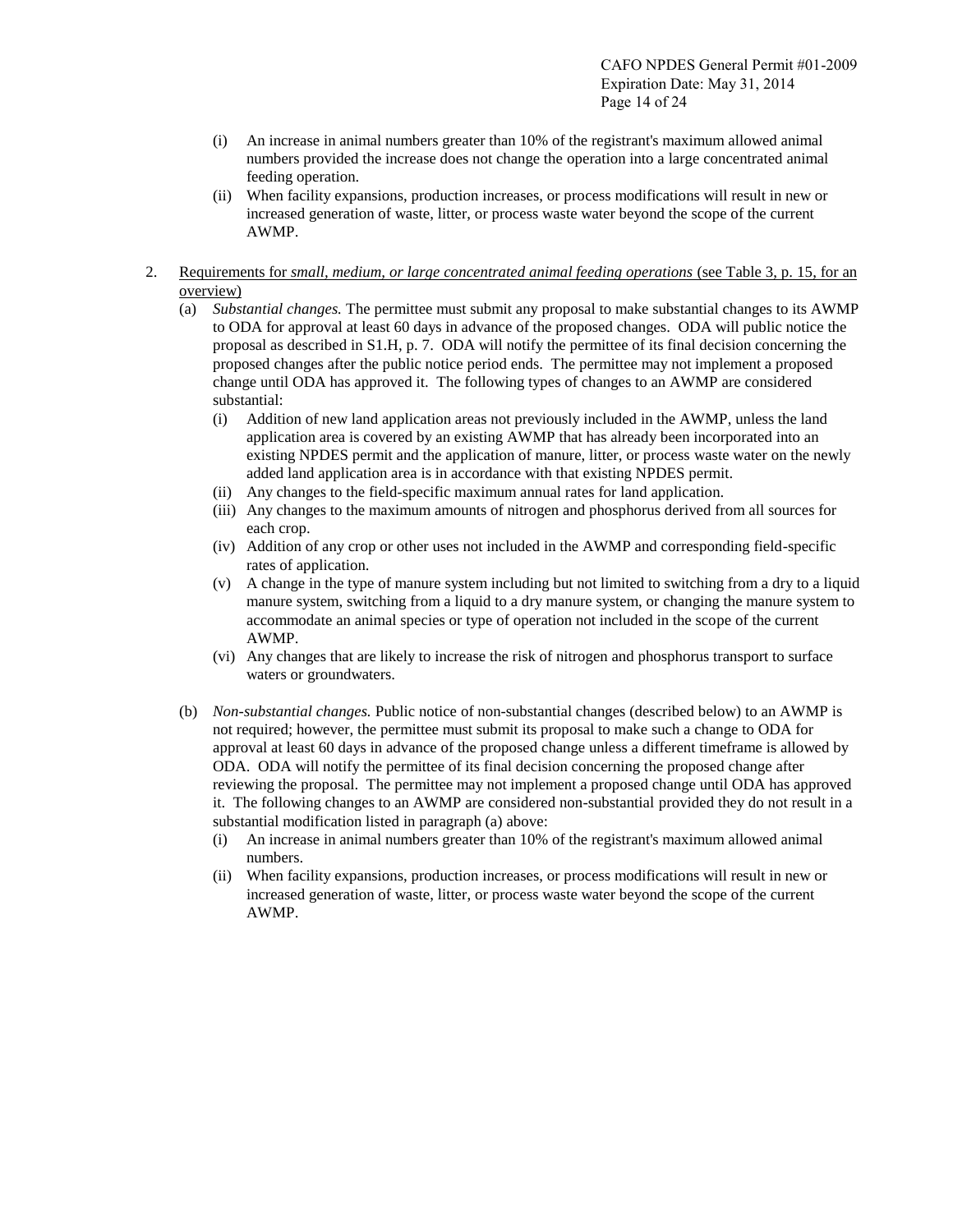|                                                           | <b>SMALL OR MEDIUM CONFINED</b>                                                                                                                                                                                                                                                                                                                                                                                                                                                                                    |                                                                                                                                                                                                                                                                                                                                                                                                                                                                        | SMALL, MEDIUM, OR LARGE CONCENTRATED                                                                                                                                                                                                                                                                                                                                                                                                                                                                                                                                                                                                                                                                                                                                                                                                                                                                                                                                                                                                                                                                                                                                                                                                                                                |                                                                                                                                                                                                                                                                                                                                                                                                                                                                                 |  |
|-----------------------------------------------------------|--------------------------------------------------------------------------------------------------------------------------------------------------------------------------------------------------------------------------------------------------------------------------------------------------------------------------------------------------------------------------------------------------------------------------------------------------------------------------------------------------------------------|------------------------------------------------------------------------------------------------------------------------------------------------------------------------------------------------------------------------------------------------------------------------------------------------------------------------------------------------------------------------------------------------------------------------------------------------------------------------|-------------------------------------------------------------------------------------------------------------------------------------------------------------------------------------------------------------------------------------------------------------------------------------------------------------------------------------------------------------------------------------------------------------------------------------------------------------------------------------------------------------------------------------------------------------------------------------------------------------------------------------------------------------------------------------------------------------------------------------------------------------------------------------------------------------------------------------------------------------------------------------------------------------------------------------------------------------------------------------------------------------------------------------------------------------------------------------------------------------------------------------------------------------------------------------------------------------------------------------------------------------------------------------|---------------------------------------------------------------------------------------------------------------------------------------------------------------------------------------------------------------------------------------------------------------------------------------------------------------------------------------------------------------------------------------------------------------------------------------------------------------------------------|--|
|                                                           | <b>Substantial Change</b>                                                                                                                                                                                                                                                                                                                                                                                                                                                                                          | <b>Non-Substantial Change</b>                                                                                                                                                                                                                                                                                                                                                                                                                                          | <b>Substantial Change</b>                                                                                                                                                                                                                                                                                                                                                                                                                                                                                                                                                                                                                                                                                                                                                                                                                                                                                                                                                                                                                                                                                                                                                                                                                                                           | <b>Non-Substantial Change</b>                                                                                                                                                                                                                                                                                                                                                                                                                                                   |  |
| <b>Description of</b><br>proposed<br>change               | A change in the type of<br>1.<br>manure system including<br>but not limited to<br>switching from a dry to a<br>liquid manure system,<br>switching from a liquid<br>to a dry manure system,<br>or changing the manure<br>system to accommodate<br>an animal species or type<br>of operation not included<br>in the scope of the<br>current AWMP.<br>2.<br>An increase in maximum<br>allowed animal numbers<br>such that the operation<br>becomes defined as a<br>large concentrated<br>animal feeding<br>operation. | The following are considered<br>non-substantial provided they<br>do not result in a substantial<br>change:<br>An increase in animal<br>1.<br>numbers greater than<br>10% of the registrant's<br>maximum allowed<br>animal numbers.<br>2.<br>When facility<br>expansions, production<br>increases, or process<br>modifications will result<br>in new or increased<br>generation of waste,<br>litter, or process waste<br>water beyond the scope<br>of the current AWMP. | Addition of new land<br>1.<br>application areas not<br>previously included in the<br>AWMP, unless the land<br>application area is covered<br>by an existing AWMP that<br>has already been<br>incorporated into an existing<br>NPDES permit and the<br>application of manure, litter,<br>or process waste water on<br>the newly added land<br>application area is in<br>accordance with that<br>existing NPDES permit.<br>2.<br>Any changes to the field-<br>specific maximum annual<br>rates for land application.<br>3.<br>Any changes to the<br>maximum amounts of<br>nitrogen and phosphorus<br>derived from all sources for<br>each crop.<br>Addition of any crop or<br>4.<br>other uses not included in<br>the AWMP and<br>corresponding field-specific<br>rates of application.<br>5.<br>A change in the type of<br>manure system including but<br>not limited to switching<br>from a dry to a liquid<br>manure system, switching<br>from a liquid to a dry<br>manure system, or changing<br>the manure system to<br>accommodate an animal<br>species or type of operation<br>not included in the scope of<br>the current AWMP.<br>Any changes that are likely<br>6.<br>to increase the risk of<br>nitrogen and phosphorus<br>transport to surface waters<br>or groundwaters. | The following are<br>considered non-substantial<br>provided they do not result<br>in a substantial change:<br>An increase in animal<br>1.<br>numbers greater than<br>10% of the<br>registrant's maximum<br>allowed animal<br>numbers.<br>When facility<br>2.<br>expansions,<br>production increases,<br>or process<br>modifications will<br>result in new or<br>increased generation<br>of waste, litter, or<br>process waste water<br>beyond the scope of<br>the current AWMP. |  |
| <b>Timeline to</b><br>submit<br>proposal to<br><b>ODA</b> | Submit at least 45 days in<br>advance of proposed<br>$change(s)$ .                                                                                                                                                                                                                                                                                                                                                                                                                                                 | Submit at least 45 days in<br>advance of proposed<br>change(s) unless a different<br>timeframe allowed by ODA.                                                                                                                                                                                                                                                                                                                                                         | Submit at least 60 days in<br>advance of proposed change(s).                                                                                                                                                                                                                                                                                                                                                                                                                                                                                                                                                                                                                                                                                                                                                                                                                                                                                                                                                                                                                                                                                                                                                                                                                        | Submit at least 60 days in<br>advance of proposed<br>change(s) unless a<br>different timeframe is<br>allowed by ODA.                                                                                                                                                                                                                                                                                                                                                            |  |
| <b>Public notice</b><br>process                           | ODA will public notice as<br>described in S1.H, p. 7.                                                                                                                                                                                                                                                                                                                                                                                                                                                              | Not required.                                                                                                                                                                                                                                                                                                                                                                                                                                                          | ODA will public notice as<br>described in S1.H, p. 7.                                                                                                                                                                                                                                                                                                                                                                                                                                                                                                                                                                                                                                                                                                                                                                                                                                                                                                                                                                                                                                                                                                                                                                                                                               | Not required.                                                                                                                                                                                                                                                                                                                                                                                                                                                                   |  |
| <b>ODA</b><br>approval                                    | ODA will notify the permittee<br>of its final decision<br>concerning the proposed<br>change(s) after the public<br>notice period ends.                                                                                                                                                                                                                                                                                                                                                                             | ODA will notify the<br>permittee of its final decision<br>concerning the proposed<br>change(s) after reviewing the<br>proposal.                                                                                                                                                                                                                                                                                                                                        | ODA will notify the permittee of<br>its final decision concerning the<br>proposed change(s) after the<br>public notice period ends.                                                                                                                                                                                                                                                                                                                                                                                                                                                                                                                                                                                                                                                                                                                                                                                                                                                                                                                                                                                                                                                                                                                                                 | ODA will notify the<br>permittee of its final<br>decision concerning the<br>proposed change(s) after<br>reviewing the proposal.                                                                                                                                                                                                                                                                                                                                                 |  |

## **Table 3: Overview of Requirements for Proposed Changes to AWMPs**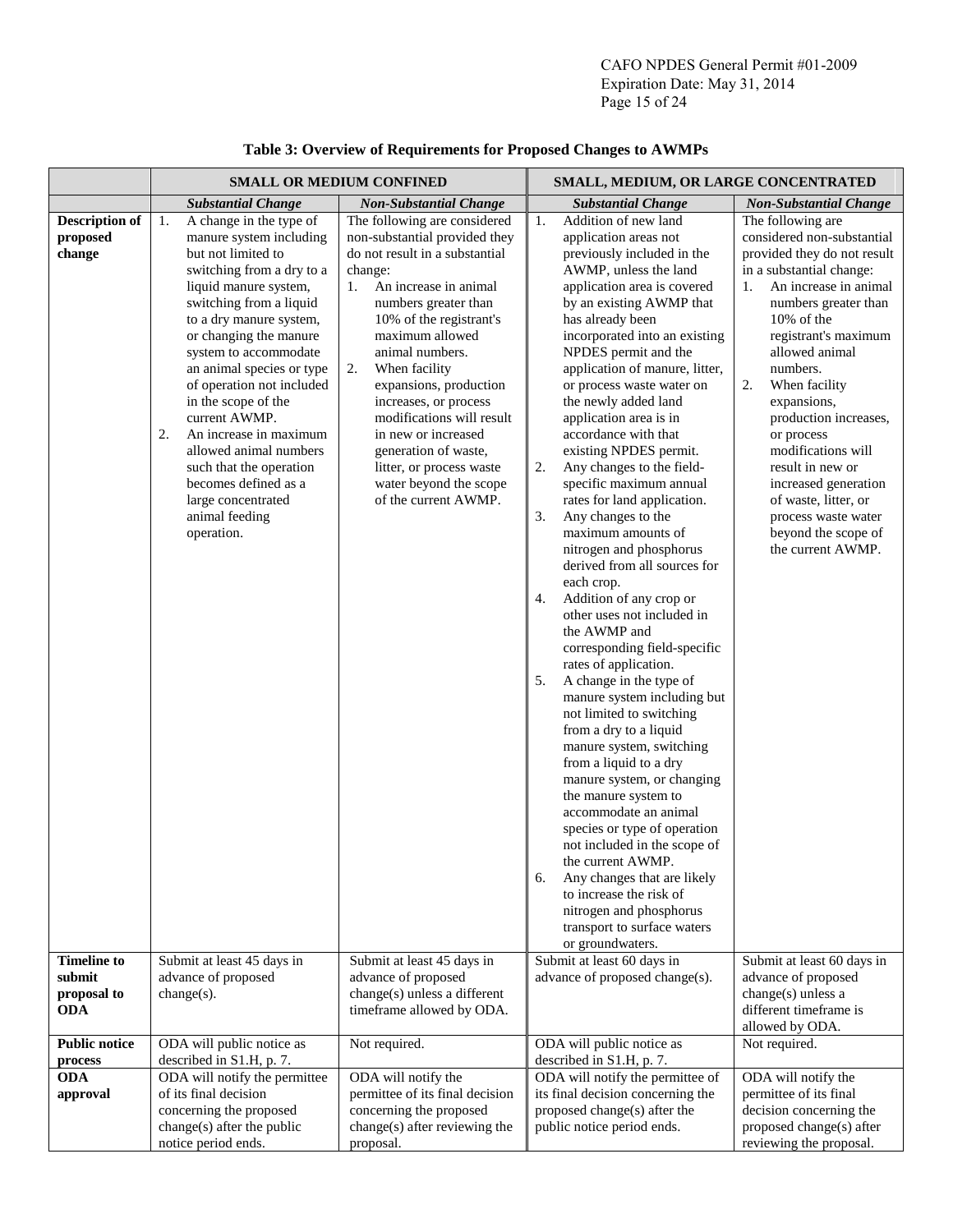## **S4. MONITORING, INSPECTION, RECORDKEEPING, AND REPORTING REQUIREMENTS**

## **S4.A. Monitoring Requirements**

## 1. Discharge Monitoring

If a discharge to surface water or groundwater occurs that is not allowed by S2.B or S2.C, p. 9, the permittee must record the following information:

- (a) A description and cause of the discharge;
- (b) The period of discharge including exact date(s), time(s), and duration of discharge;
- (c) An estimate of discharge volume;
- (d) Name or location of receiving water; and
- (e) Corrective steps taken, if appropriate, to reduce, eliminate, or prevent reoccurrence of the discharge.

## 2. Analytical Monitoring

The permittee must conduct the following sampling and analysis according to the following schedule:

| <b>Sample Type</b> | <b>Analytical Parameter</b> | <b>Minimum Frequency</b>        | <b>Sample Method</b>  |
|--------------------|-----------------------------|---------------------------------|-----------------------|
| Manure, litter,    | Total nitrogen<br>(i)       | Annually                        | Sample according to   |
| and process        | Total phosphorus<br>(ii)    |                                 | guidance contained in |
| waste water        |                             |                                 | NRCS 590 or 633       |
|                    |                             |                                 | practice standard.    |
| Exported           | Total nitrogen<br>(i)       | Annually                        | Sample according to   |
| manure, litter,    | Total phosphorus<br>(ii)    |                                 | guidance contained in |
| and process        |                             |                                 | NRCS 590 or 633       |
| waste water        |                             |                                 | practice standard.    |
| Soil from land     | Total nitrogen<br>(i)       | Once every 5 years from all     | Sample according to   |
| application        | Total phosphorus<br>(ii)    | fields where manure, litter, or | guidance contained in |
| area(s)            |                             | process waste water is applied. | <b>PNW 570-E, EM</b>  |
|                    |                             |                                 | 8832-E, or NRCS 590   |
|                    |                             |                                 | practice standard.    |

(a) *Large concentrated animal feeding operations* only

(b) All other operations

| <b>Sample Type</b> | <b>Analytical Parameter</b> | <b>Minimum Frequency</b>        | <b>Sample Method</b>  |
|--------------------|-----------------------------|---------------------------------|-----------------------|
| Soil from land     | Total nitrogen<br>(i)       | Once every 5 years from all     | Sample according to   |
| application        | (ii) Total phosphorus       | fields where manure, litter, or | guidance contained in |
| area(s)            |                             | process waste water is applied. | <b>PNW 570-E, EM</b>  |
|                    |                             |                                 | 8832-E, or NRCS 590   |
|                    |                             |                                 | practice standard.    |

Note: In the event of any inconsistency between the monitoring requirements of this permit and NRCS 590, the monitoring requirements of this permit apply. The permittee should be aware that NRCS 590 monitoring frequencies may need to be followed to access or maintain federal funds.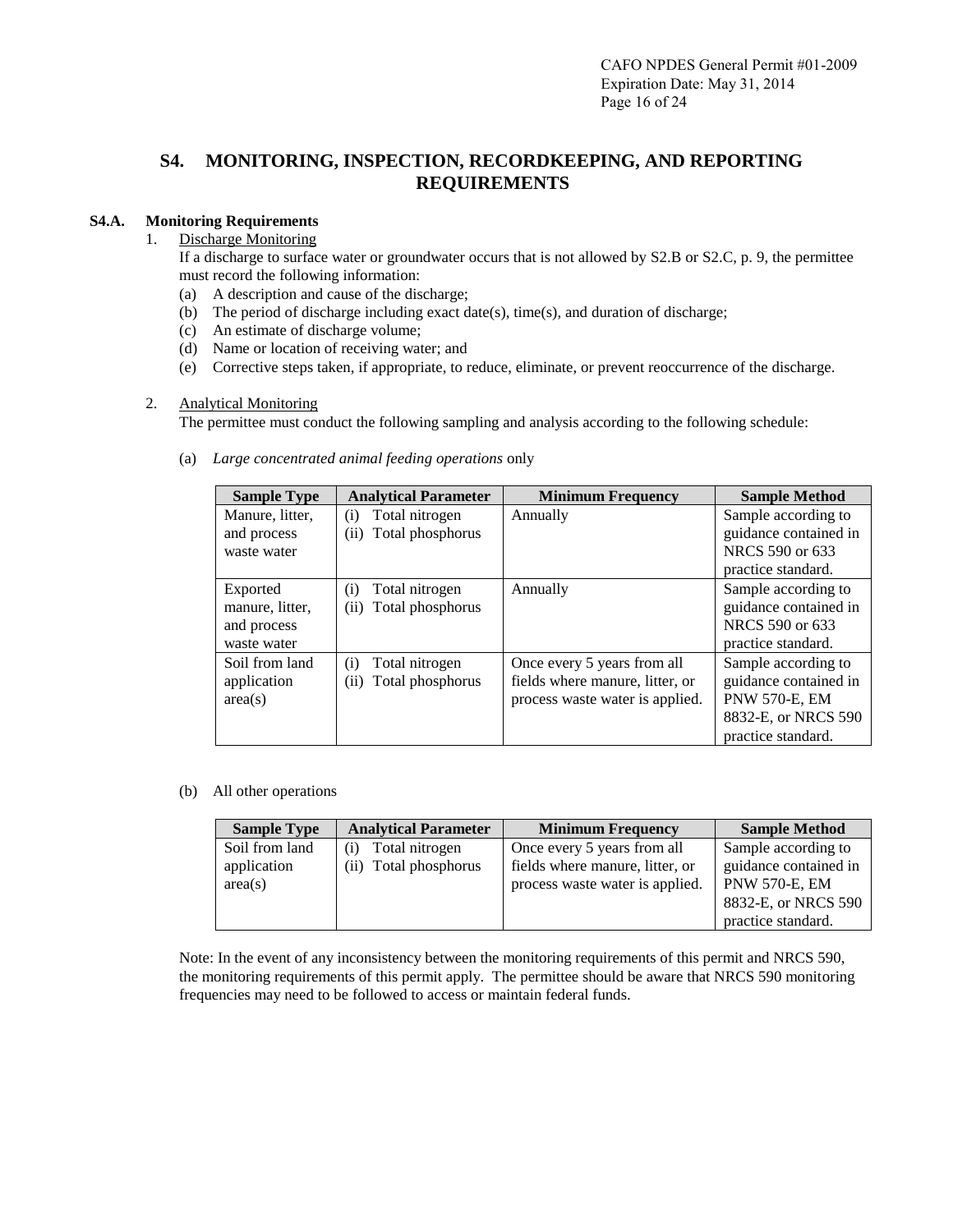### **S4.B. Inspection Requirements**

1. The permittee must conduct the following inspections:

|     | <b>Item</b>                                                                                                                                                                                                              | <b>Large Concentrated</b>                                                                                                 | <b>Other Operations</b>                  |
|-----|--------------------------------------------------------------------------------------------------------------------------------------------------------------------------------------------------------------------------|---------------------------------------------------------------------------------------------------------------------------|------------------------------------------|
| (a) | Storm water diversion devices, runoff<br>diversion structures, animal waste storage<br>structures, and devices channeling<br>contaminated storm water to waste water<br>and manure storage and containment<br>structures | Weekly and record results                                                                                                 | Periodically                             |
|     | (b) Water lines, including drinking water or<br>cooling water lines                                                                                                                                                      | Daily and record results                                                                                                  | Periodically                             |
| (c) | Equipment used for land application of<br>manure, litter, or process waste water                                                                                                                                         | Daily when equipment is<br>in use and record results                                                                      | Periodically when<br>equipment is in use |
|     | (d) Liquid impoundments for manure and<br>process waste water                                                                                                                                                            | Weekly and record depth<br>of manure and process<br>waste water according to<br>depth marker required by<br>S2.E.3, p. 10 | Periodically                             |

2. Any deficiencies found as a result of these inspections must be corrected as soon as possible. The permittee with a *large concentrated animal feeding operation* must record any actions taken to correct these deficiencies and, if deficiencies are not corrected within 30 days, provide an explanation of the factors preventing immediate correction.

## **S4.C. Recordkeeping and Availability Requirements**

- 1. The permittee must maintain all information required by this permit at the facility for at least five (5) years and make this information available to ODA upon request.
- 2. Upon obtaining permit coverage, the permittee must record the following information: (Note: If any of the following information is provided in the permittee's AWMP, a separate recordkeeping effort is not required.)

|     | <b>Item or Parameter</b>                                                                                                                                       | <b>Large Concentrated</b>                                                                                                                                                                                                                       | <b>Other Operations</b> |
|-----|----------------------------------------------------------------------------------------------------------------------------------------------------------------|-------------------------------------------------------------------------------------------------------------------------------------------------------------------------------------------------------------------------------------------------|-------------------------|
|     | (a) Date, amount, and nutrient loading of<br>manure, litter, or process waste water<br>applied to each field.                                                  | Required                                                                                                                                                                                                                                        | Required                |
|     | (b) Weather conditions at the time of<br>application and 24 hours before and after<br>application.                                                             | Required                                                                                                                                                                                                                                        | Not required            |
| (c) | Total amount of nitrogen and phosphorus<br>actually applied annually to each field,<br>including documentation of calculations of<br>the total amount applied. | Required                                                                                                                                                                                                                                        | Required                |
| (d) | Total amount of manure or waste water<br>transferred or exported to other persons.                                                                             | Required. Also include:<br>Date and amount of<br>(i)<br>each transfer or export<br>(ii) Name and address of<br>each recipient<br>(iii) Copy of the manure<br>nutrient analysis<br>conducted provided to<br>the recipient [see<br>S2.K.3, p. 11] | Required                |
| (e) | Description of actions taken to correct<br>deficiencies discovered during inspections.                                                                         | Required (see S4.B.2, p.<br>17)                                                                                                                                                                                                                 | Not required            |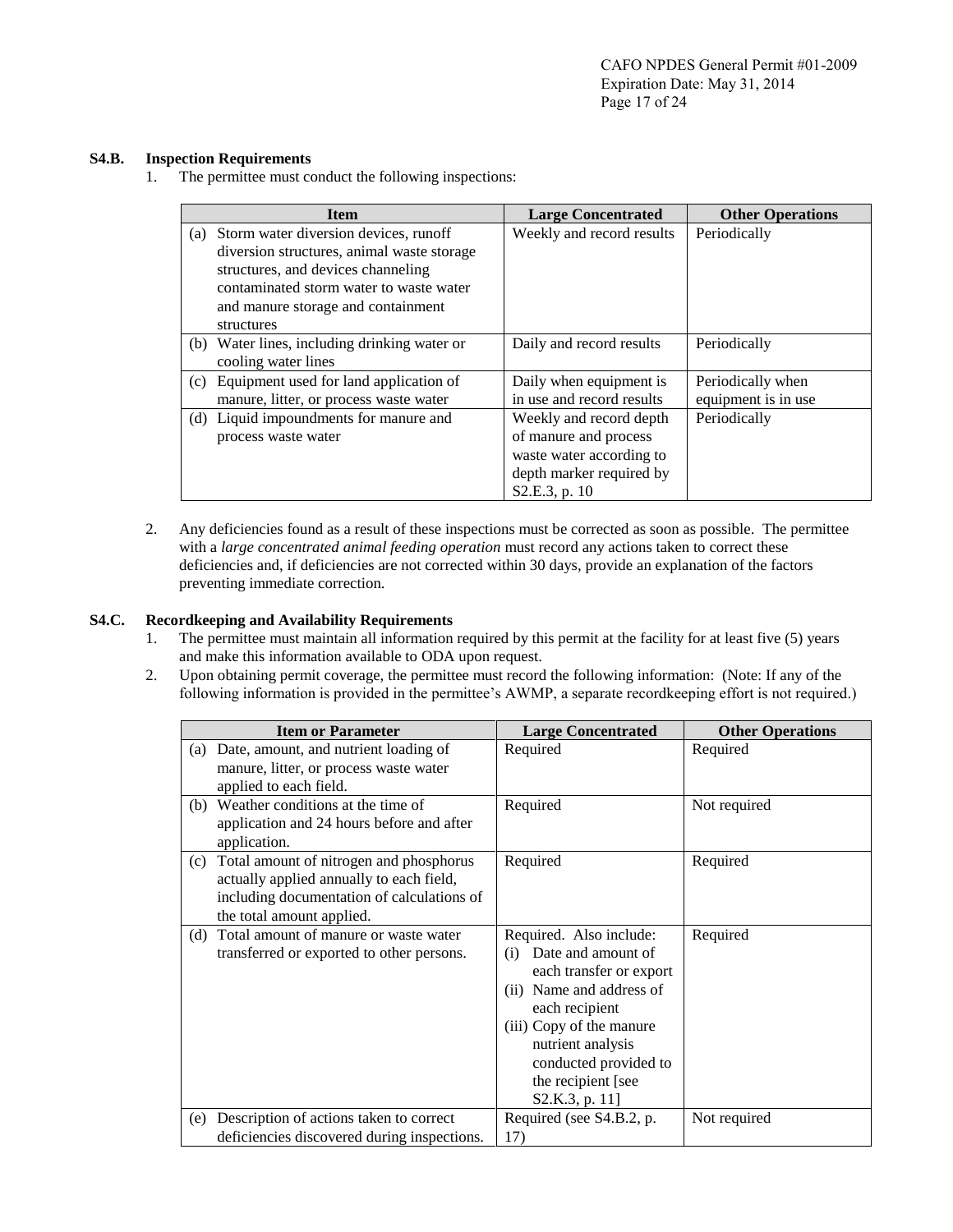### **S4.D. Reporting Requirements**

### 1. 24-hour Reporting

- (a) If a discharge to surface water or groundwater occurs that is not allowed by S2.B and S2.C, p. 9, the permittee must notify ODA within 24 hours of the discharge. The permittee must submit a written report within five (5) days to ODA. The information to be submitted is listed in the monitoring requirements (see S4.A, p. 16) of this permit.
- (b) The permittee must notify ODA within 24 hours of becoming aware of any significant physical failure at any time of a waste water control facility required under this permit.
- (c) The permittee must notify ODA within 24 hours of any permit noncompliance that may endanger health or the environment as described in G2.6, p. 20.

### 2. Annual Report

- (a) The permittee must submit an annual report to ODA by March 15 of each year. The annual report must include the following for the previous calendar year:
	- (i) Maximum number and type of animals approved by ODA in the permittee's *Notice of Registration*, whether in open confinement or housed under roof (e.g., beef cattle, broilers, layers, swine weighing 55 pounds or more, swine weighing less than 55 pounds, mature dairy cows, dairy heifers, veal calves, sheep and lambs, horses, ducks, turkeys, other).
	- (ii) Actual number of animals by type at the CAFO averaged over the year.
	- (iii) Estimated amount of total manure, bedding, litter, process waste water, and other material that comes in contact with manure generated by the CAFO (tons, gallons, cubic feet, or cubic yards).
	- (iv) Estimated amount of total manure, bedding, litter, process waste water, and other material that comes in contact with manure transferred to other persons by the permittee (tons, gallons, cubic feet, or cubic yards).
	- (v) Estimated amount of manure, bedding, litter, process waste water, and other material that comes in contact with manure applied to land by the permittee (tons, gallons, cubic feet, or cubic yards).
	- (vi) Total number of acres for land application covered by the AWMP developed in accordance with the terms of this permit.
	- (vii) Total number of acres under control of the permittee that were used for land application of manure, litter, and process waste water.
	- (viii) Summary of all manure, litter, and process waste water discharges from the production area that have occurred, including date, time and approximate volume.
	- (ix) A statement indicating whether the AWMP was developed or approved by a certified waste management planner.
	- (x) As required by 40 CFR §122.42(e)(4)(viii), the *concentrated animal feeding operation* that discharges or proposes to discharge to waters of the U.S. must also report the following:
		- *(1)* Actual crop(s) planted and actual yield(s) for each field.
		- *(2)* Actual nitrogen and phosphorus content of the manure, litter, and process waste water.
		- *(3)* Data used and results of calculations based on protocol in the ODA-approved AWMP.
		- *(4)* Amount of manure, litter, and process waste water applied to each field during the previous 12 months.
		- *(5)* Results of soil testing for nitrogen and phosphorus if testing was performed.
		- *(6)* Amount of any supplemental fertilizer applied.
- (b) The annual report must be signed and certified by the permittee or permittee's authorized representative with the following statement: "*I certify, under penalty of law, that this document and all attachments were prepared under my direct supervision in accordance with a system designed to assure that qualified personnel properly gather and evaluate the information submitted. Based on my inquiry of the person or persons who manage the system, or those persons directly responsible for gathering the information, the information submitted is, to the best of my knowledge and belief, true, accurate, and complete. I am aware that there are significant penalties for submitting false information, including the possibility of fines and imprisonment for knowing violations.*"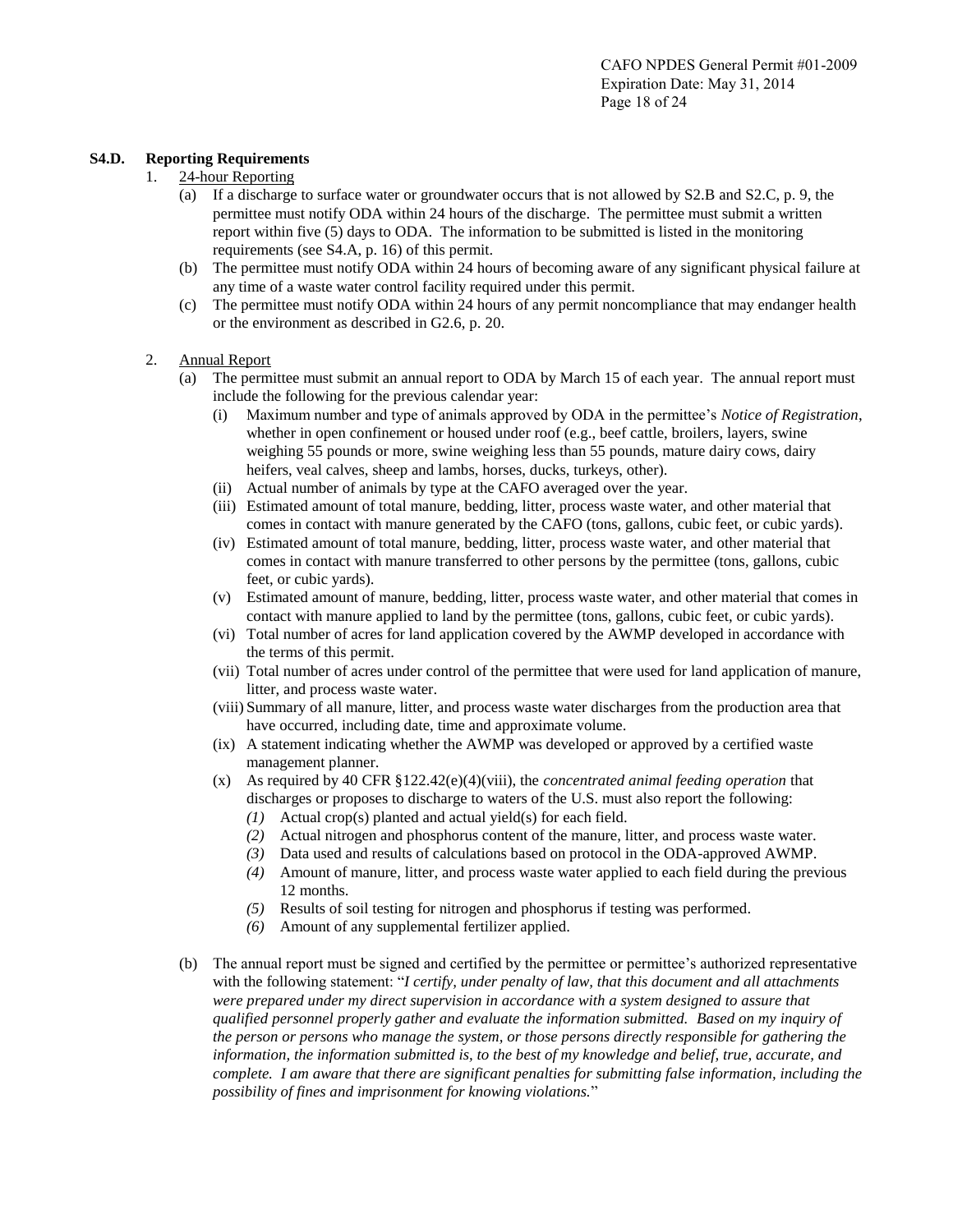CAFO NPDES General Permit #01-2009 Expiration Date: May 31, 2014 Page 19 of 24

### **S4.E. Additional Monitoring**

- 1. ODA may establish specific monitoring requirements in addition to those contained in this permit by administrative order. An administrative order is an agency action expressed in writing directed to a named person or named persons [\(ORS 183.310\)](http://www.leg.state.or.us/ors/183.html).
- 2. If a permittee experiences two or more discharges within a 24-month period that are not associated with a 25-year, 24-hour or greater rainfall event, ODA may require surface water and/or groundwater quality monitoring or transfer the permittee to an individual permit. Monitoring for the following parameters may be required: bacteria, total suspended solids, total Kjeldahl nitrogen, biochemical oxygen demand, and other nutrient indicators. If ODA waives the additional monitoring requirements because such monitoring would be impracticable or not likely to produce useful information, ODA will set out the basis for the decision in writing and make the decision available to interested parties.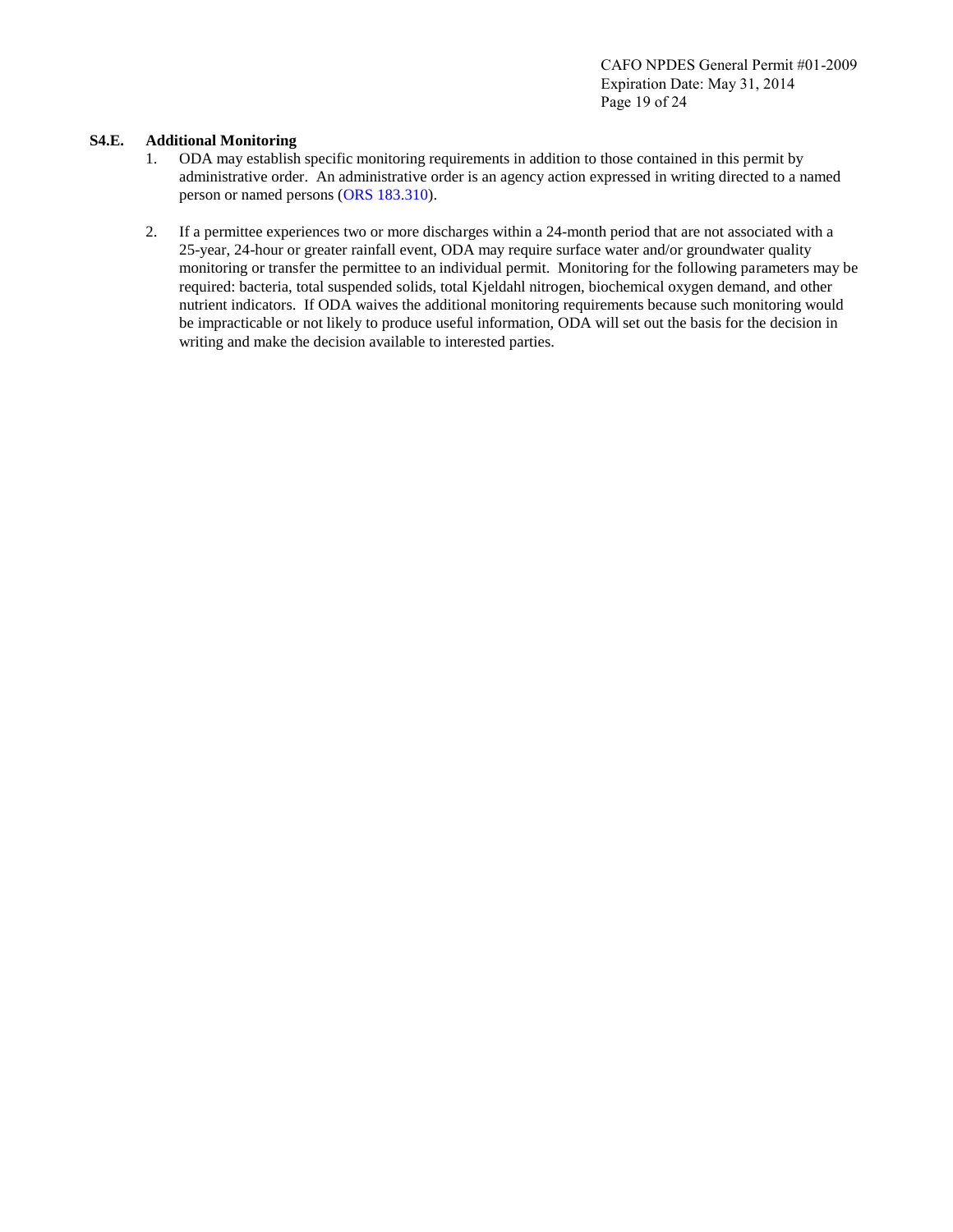## **GENERAL CONDITIONS**

## **G1. Noncompliance reporting requirements**

- 1. If for any reason, the permittee does not comply with, or will be unable to comply with any of the requirements or conditions specified in the permit, the permittee must, at a minimum, provide ODA with the following information:
	- (a) A description of the nature and cause of noncompliance, including the quantity and quality of any unauthorized waste discharges;
	- (b) The period of noncompliance, including exact dates and times, and the anticipated time when the permittee will return to compliance; and
	- (c) The steps taken, or to be taken to reduce, eliminate, and prevent recurrence of the noncompliance.
- 2. In addition, the permittee must take immediate action to stop, contain, and clean up any unauthorized discharges and take all reasonable steps to minimize any adverse impacts to waters of the state and correct the problem. The permittee must notify ODA by telephone so that an investigation may be made to evaluate any resulting impacts and the corrective actions taken to determine if additional action should be taken.
- 3. Compliance with these requirements does not relieve the permittee from responsibility to maintain continuous compliance with the conditions of this permit or resulting liability for failure to comply.

## **G2. Additional reporting requirements [40 CFR §122.41(l)]**

- 1. *Planned changes.* The permittee shall give notice to the director as soon as possible of any planned physical alterations or additions to the permitted facility. Notice is required only when:
	- (a) The alteration or addition to a permitted facility may meet one of the criteria for determining whether a facility is a new source in §122.29(b); or
	- (b) The alteration or addition could significantly change the nature or increase the quantity of pollutants discharged. This notification applies to pollutants which are subject neither to effluent limitations in the permit, nor to notification requirements under §122.42(a)(1).
	- (c) The alteration or addition results in a significant change in the permittee's sludge use or disposal practices, and such alteration, addition, or change may justify the application of permit conditions that are different from or absent in the existing permit, including notification of additional use or disposal sites not reported during the permit application process or not reported pursuant to an approved land application plan;
- 2. *Anticipated noncompliance.* The permittee shall give advance notice to the director of any planned changes in the permitted facility or activity which may result in noncompliance with permit requirements.
- 3. *Transfers.* This permit is not transferable to any person except after notice to the director. The director may require modification or revocation and reissuance of the permit to change the name of the permittee and incorporate such other requirements as may be necessary under the Clean Water Act. (See §122.61; in some cases, modification or revocation and reissuance is mandatory.)
- 4. *Monitoring reports.* Monitoring results must be reported at the intervals specified elsewhere in this permit.
	- (a) Monitoring results must be reported on a Discharge Monitoring Report (DMR) or forms provided or specified by the director for reporting results of monitoring of sludge use or disposal practices.
	- (b) If the permittee monitors any pollutant more frequently than required by the permit using test procedures approved under 40 CFR Part 136, or another method required for an industry-specific waste stream under 40 CFR subchapters N or O, the results of such monitoring must be included in the calculation and reporting of the data submitted in the DMR or sludge reporting form specified by the director.
	- (c) Calculations for all limitations which require averaging of measurements must utilize an arithmetic mean unless otherwise specified by the director in the permit.
- 5. *Compliance schedules.* Reports of compliance or noncompliance with, or any progress reports on, interim and final requirements contained in any compliance schedule of this permit must be submitted no later than 14 days following each schedule date.
- 6. *Twenty-four hour reporting.* 
	- (a) The permittee shall report any noncompliance which may endanger health or the environment. Any information must be provided orally within 24 hours from the time the permittee becomes aware of the circumstances. A written submission must also be provided within 5 days of the time the permittee becomes aware of the circumstances. The written submission must contain a description of the noncompliance and its cause; the period of noncompliance, including exact dates and times, and if the noncompliance has not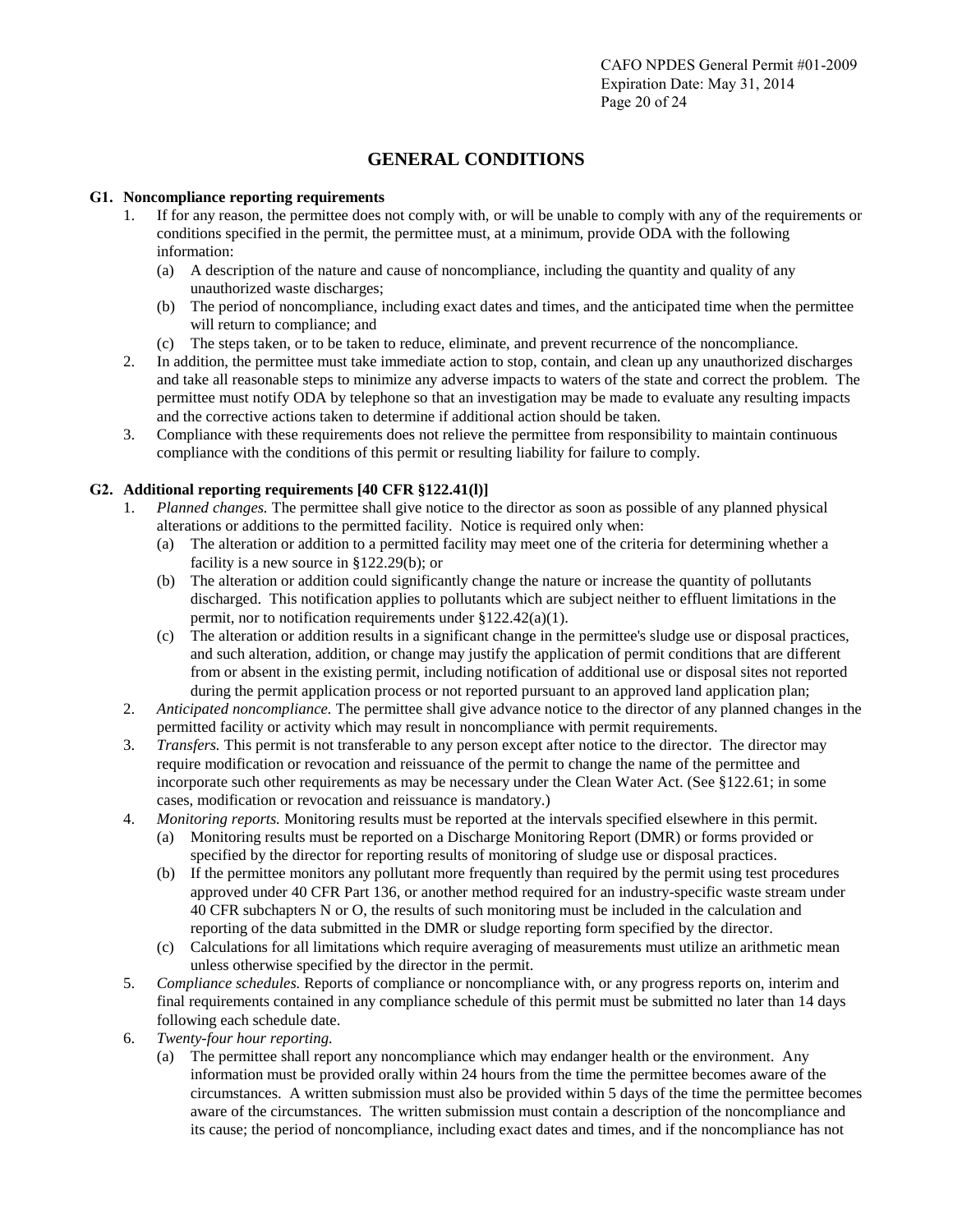been corrected, the anticipated time it is expected to continue; and steps taken or planned to reduce, eliminate, and prevent reoccurrence of the noncompliance.

- (b) The following must be included as information which must be reported within 24 hours under this paragraph.
	- (i) Any unanticipated bypass which exceeds any effluent limitation in the permit. (See §122.41(g) or G16, p. 23.)
	- (ii) Any upset which exceeds any effluent limitation in the permit. (See §122.41(n) or G17, p. 24.)
	- (iii) Violation of a maximum daily discharge limitation for any of the pollutants listed by the director in the permit to be reported within 24 hours. (See §122.44(g).)
- (c) The director may waive the written report on a case-by-case basis for reports under G2.6(b) of this section if the oral report has been received within 24 hours.
- 7. *Other noncompliance.* The permittee shall report all instances of noncompliance not reported under G2.4, 5, and 6 of this section, at the time monitoring reports are submitted. The reports must contain the information listed in G2.6 of this section.
- 8. *Other information.* Where the permittee becomes aware that it failed to submit any relevant facts in a permit application, or submitted incorrect information in a permit application or in any report to the director, it shall promptly submit such facts or information.

## **G3. Duty to comply [40 CFR §122.41(a)]**

The permittee must comply with all conditions of this permit. Any permit noncompliance constitutes a violation of the Clean Water Act and is grounds for enforcement action; for permit termination, revocation and reissuance, or modification; or denial of a permit renewal application.

- 1. The permittee shall comply with effluent standards or prohibitions established under section 307(a) of the Clean Water Act for toxic pollutants and with standards for sewage sludge use or disposal established under section 405(d) of the CWA within the time provided in the regulations that establish these standards or prohibitions or standards for sewage sludge use or disposal, even if the permit has not yet been modified to incorporate the requirement.
- 2. The Clean Water Act provides that any person who violates section 301, 302, 306, 307, 308, 318 or 405 of the Act, or any permit condition or limitation implementing any such sections in a permit issued under section 402, or any requirement imposed in a pretreatment program approved under sections  $402(a)(3)$  or  $402(b)(8)$  of the Act, is subject to a civil penalty not to exceed \$25,000 per day for each violation. The Clean Water Act provides that any person who *negligently* violates sections 301, 302, 306, 307, 308, 318, or 405 of the Act, or any condition or limitation implementing any of such sections in a permit issued under section 402 of the Act, or any requirement imposed in a pretreatment program approved under section  $402(a)(3)$  or  $402(b)(8)$  of the Act, is subject to criminal penalties of \$2,500 to \$25,000 per day of violation, or imprisonment of not more than 1 year, or both. In the case of a second or subsequent conviction for a negligent violation, a person shall be subject to criminal penalties of not more than \$50,000 per day of violation, or by imprisonment of not more than 2 years, or both. Any person who *knowingly* violates such sections, or such conditions or limitations is subject to criminal penalties of \$5,000 to \$50,000 per day of violation, or imprisonment for not more than 3 years, or both. In the case of a second or subsequent conviction for a knowing violation, a person shall be subject to criminal penalties of not more than \$100,000 per day of violation, or imprisonment of not more than 6 years, or both. Any person who knowingly violates section 301, 302, 303, 306, 307, 308, 318 or 405 of the Act, or any permit condition or limitation implementing any of such sections in a permit issued under section 402 of the Act, and who knows at that time that he thereby places another person in imminent danger of death or serious bodily injury, shall, upon conviction, be subject to a fine of not more than \$250,000 or imprisonment of not more than 15 years, or both. In the case of a second or subsequent conviction for a knowing endangerment violation, a person shall be subject to a fine of not more than \$500,000 or by imprisonment of not more than 30 years, or both. An organization, as defined in section  $309(c)(3)(B)(iii)$  of the CWA, shall, upon conviction of violating the imminent danger provision, be subject to a fine of not more than \$1,000,000 and can be fined up to \$2,000,000 for second or subsequent convictions.
- 3. Any person may be assessed an administrative penalty by the Administrator for violating section 301, 302, 306, 307, 308, 318 or 405 of this Act, or any permit condition or limitation implementing any of such sections in a permit issued under section 402 of this Act. Administrative penalties for Class I violations are not to exceed \$10,000 per violation, with the maximum amount of any Class I penalty assessed not to exceed \$25,000.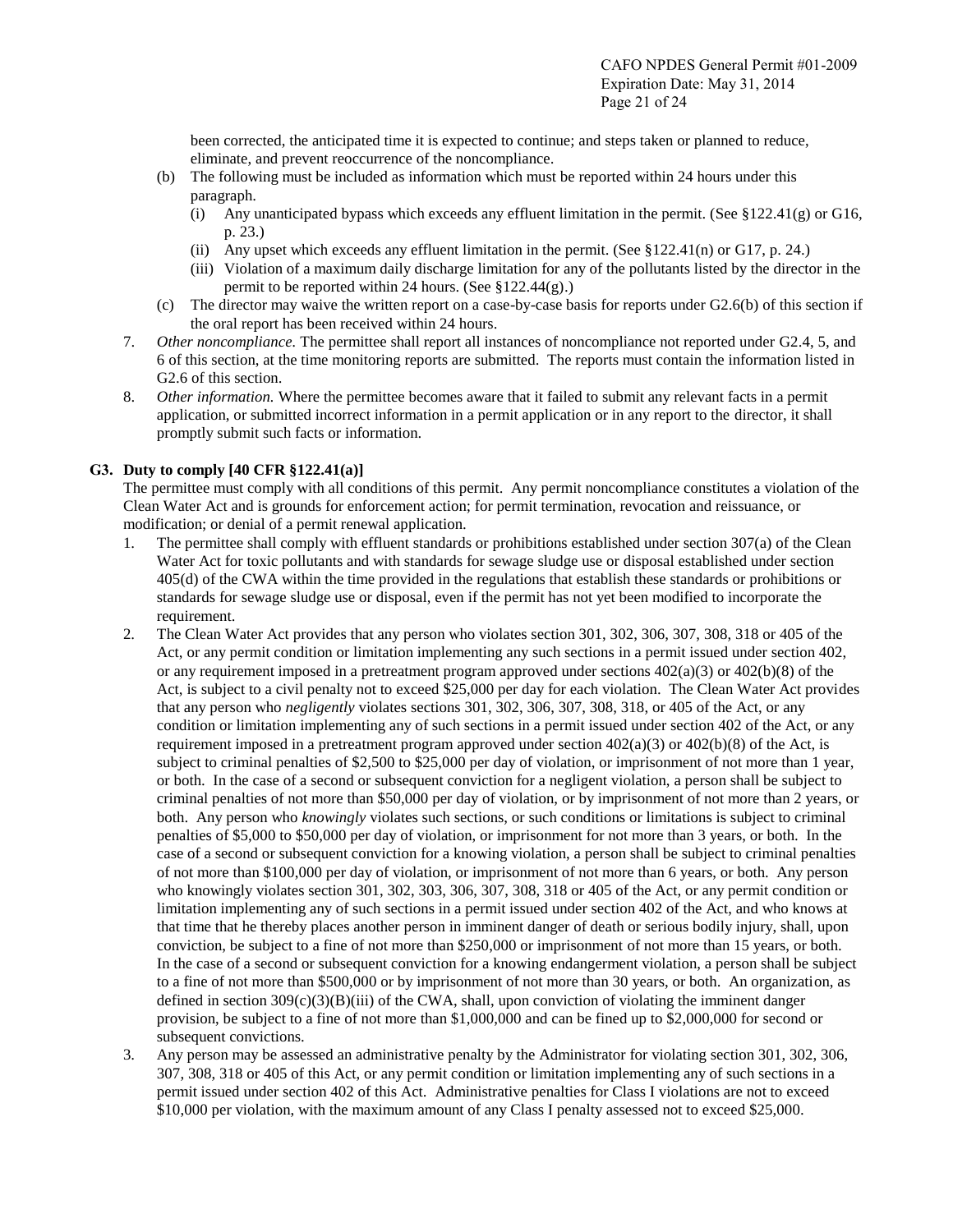Penalties for Class II violations are not to exceed \$10,000 per day for each day during which the violation continues, with the maximum amount of any Class II penalty not to exceed \$125,000.

### **G4. Compliance with other laws and statutes**

Nothing in the permit will be construed as excusing the permittee from compliance with any applicable federal, state, or local statutes, ordinances, or regulations.

## **G5. Property rights [40 CFR §122.41(g)]**

This permit does not convey any property rights of any sort, or any exclusive privilege.

### **G6. Duty to reapply**

If the permittee wishes to continue an activity regulated by this permit after the expiration date of this permit, the permittee must apply for a new or renewal permit. The application must be submitted at least 180 days before the expiration date of this permit. The director may grant permission in writing to submit an application less than 180 days in advance but no later than the permit expiration date.

### **G7. Need to halt or reduce activity not a defense [40 CFR §122.41(c)]**

It shall not be a defense for a permittee in an enforcement action that it would have been necessary to halt or reduce the permitted activity in order to maintain compliance with the conditions of this permit.

### **G8. Duty to mitigate [40 CFR §122.41(d)]**

The permittee shall take all reasonable steps to minimize or prevent any discharge or sludge use or disposal in violation of this permit which has a reasonable likelihood of adversely affecting human health or the environment.

### **G9. Proper operation and maintenance [40 CFR §122.41(e)]**

The permittee shall at all times properly operate and maintain all facilities and systems of treatment and control (and related appurtenances) which are installed or used by the permittee to achieve compliance with the conditions of this permit. Proper operation and maintenance also includes adequate laboratory controls and appropriate quality assurance procedures. This provision requires the operation of back-up or auxiliary facilities or similar systems which are installed by a permittee only when the operation is necessary to achieve compliance with the conditions of the permit.

#### **G10.Permit actions**

- 1. This permit may be modified, revoked and reissued, or terminated for cause. The filing of a request by the permittee for a permit modification, revocation and reissuance, or termination, or a notification of planned changes or anticipated noncompliance does not stay any permit condition. [40 CFR §122.41(f)]
- 2. After notice, registration under this permit may be modified or revoked as it applies to any person for cause as follows:
	- (a) Violation of any terms or conditions of the permit,
	- (b) Failure of the permittee to disclose fully all relevant facts, or misrepresentations of any relevant facts by the permittee during the permit issuance process and during the life of the permit;
	- (c) Failure to pay permit fees required by Oregon Administrative Rule when due;
	- (d) Information indicating that the permitted operation poses a threat to human health or welfare;
	- (e) A change in ownership or control of the operation, or
	- (f) Other causes listed in 40 CFR §122.62 and 122.63.
- 3. Modification or revocation of coverage under this permit as it applies to any person may be initiated by ODA.
- 4. Issuance of coverage under an individual permit may be initiated by ODA in accordance with S1.F Individual Permit Coverage, p. 7.

## **G11.Change of ownership or control**

The permittee must notify ODA in writing thirty (30) days prior to a change in facility ownership or control.

## **G12.Duty to provide information [40 CFR §122.41(h)]**

The permittee shall furnish to the director, within a reasonable time, any information which the director may request to determine whether cause exists for modifying, revoking and reissuing, or terminating this permit or to determine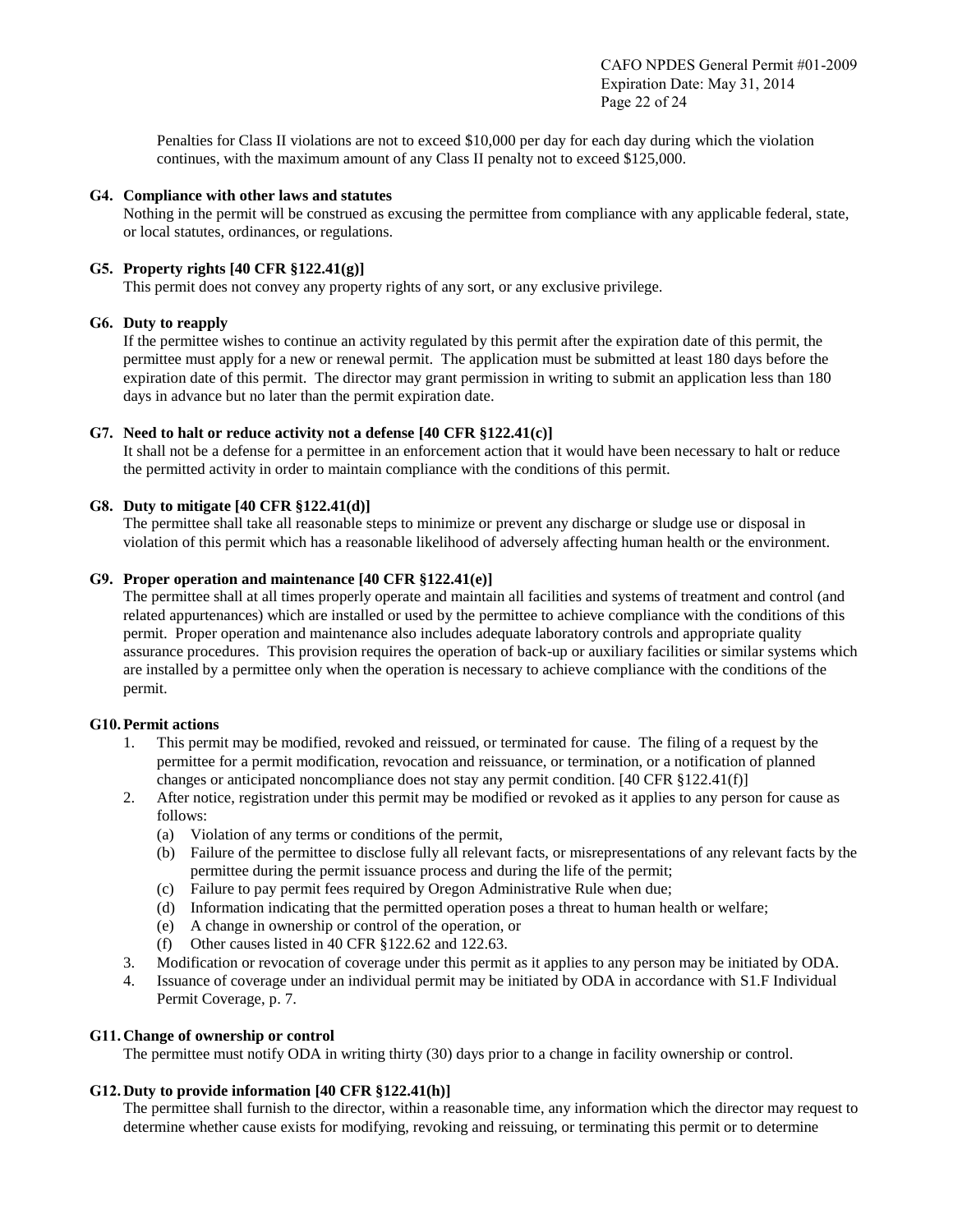compliance with this permit. The permittee shall also furnish to the director upon request, copies of records required to be kept by this permit.

## **G13.Inspection and entry [40 CFR §122.41(i)]**

The permittee shall allow the director or an authorized representative (including an authorized contractor acting as a representative of the Administrator), upon presentation of credentials and other documents as may be required by law, to:

- 1. Enter upon the permittee's premises where a regulated facility or activity is located or conducted, or where records must be kept under the conditions of this permit;
- 2. Have access to and copy, at reasonable times, any records that must be kept under the conditions of this permit;
- 3. Inspect at reasonable times any facilities, equipment (including monitoring and control equipment), practices, or operations regulated or required under this permit; and
- 4. Sample or monitor at reasonable times, for the purposes of assuring permit compliance or as otherwise authorized by the Clean Water Act or state law, any substances or parameters at any location.

## **G14.Monitoring and records [40 CFR §122.41(j)]**

- 1. Samples and measurements taken for the purpose of monitoring must be representative of the monitored activity.
- 2. Except for records of monitoring information required by this permit related to the permittee's sewage sludge use and disposal activities, which must be retained for a period of at least five years (or longer as required by 40 CFR Part 503), the permittee shall retain records of all monitoring information, including all calibration and maintenance records and all original strip chart recordings for continuous monitoring instrumentation, copies of all reports required by this permit, and records of all data used to complete the application for this permit, for a period of at least 3 years from the date of the sample, measurement, report or application. This period may be extended by request of the director at any time.
- 3. Records of monitoring information must include:
	- (a) The date, exact place, and time of sampling or measurements;
	- (b) The individual(s) who performed the sampling or measurements;
	- (c) The date(s) analyses were performed;
	- (d) The individual(s) who performed the analyses;
	- (e) The analytical techniques or methods used; and
	- (f) The results of such analyses.
- 4. Monitoring must be conducted according to test procedures approved under 40 CFR Part 136 unless another method is required under 40 CFR subchapters N or O.
- 5. The Clean Water Act provides that any person who falsifies, tampers with, or knowingly renders inaccurate any monitoring device or method required to be maintained under this permit shall, upon conviction, be punished by a fine of not more than \$10,000, or by imprisonment for not more than 2 years, or both. If a conviction of a person is for a violation committed after a first conviction of such person under this paragraph, punishment is a fine of not more than \$20,000 per day of violation, or by imprisonment of not more than 4 years, or both.

## **G15. Signatory requirement [40 CFR §122.21(k)]**

- 1. All applications, reports, or information submitted to the director shall be signed and certified. (See §122.22)
- 2. The CWA provides that any person who knowingly makes any false statement, representation, or certification in any record or other document submitted or required to be maintained under this permit, including monitoring reports or reports of compliance or non-compliance shall, upon conviction, be punished by a fine of not more than \$10,000 per violation, or by imprisonment for not more than 6 months per violation, or by both.

## **G16.Bypass [40 CFR §122.41(m)]**

- 1. *Definitions.*
	- (a) *Bypass* means the intentional diversion of waste streams from any portion of a treatment facility.
	- (b) *Severe property damage* means substantial physical damage to property, damage to the treatment facilities which causes them to become inoperable, or substantial and permanent loss of natural resources which can reasonably be expected to occur in the absence of a bypass. Severe property damage does not mean economic loss caused by delays in production.